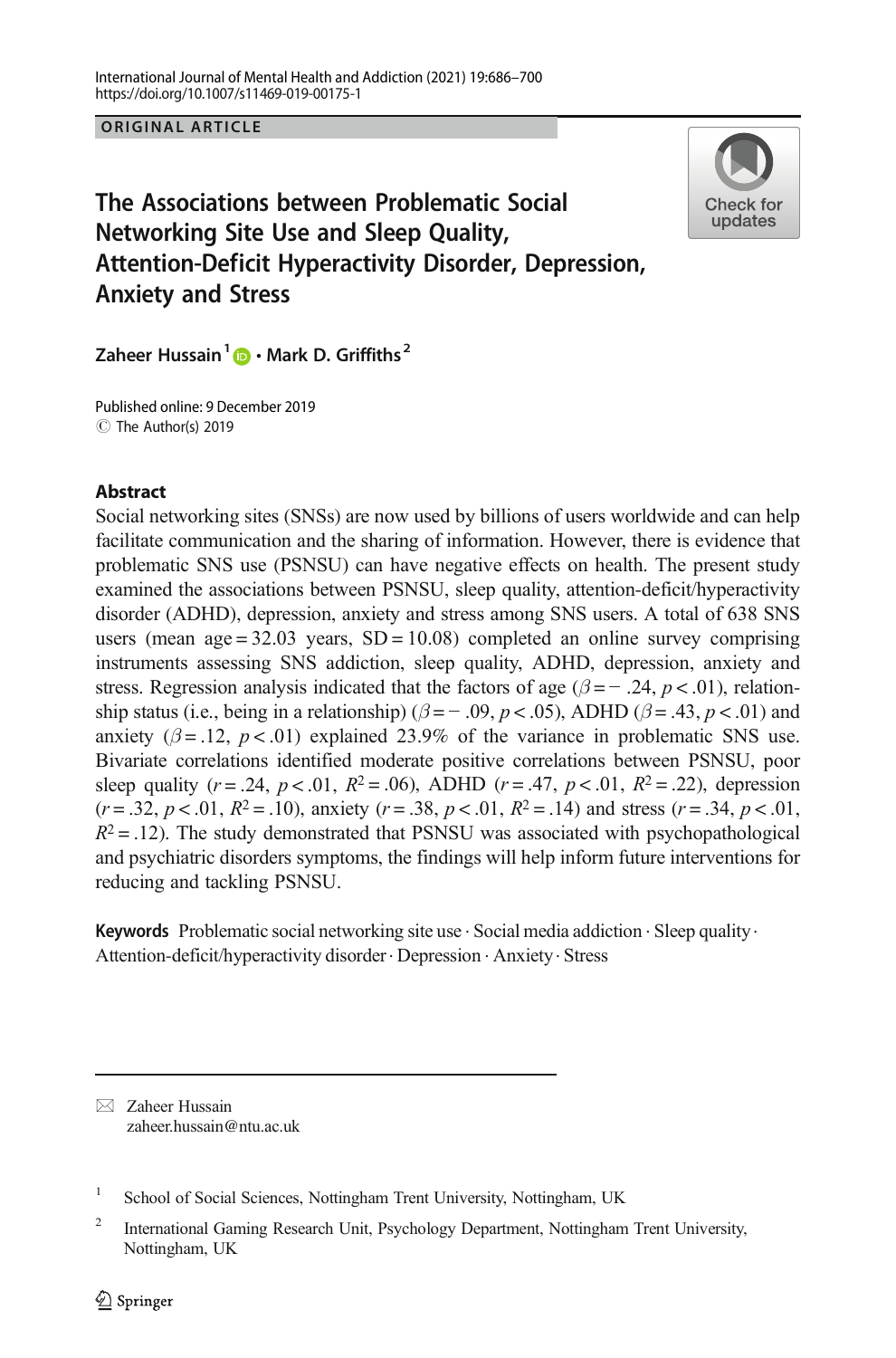The use of social networking sites (SNSs) has increased with statistics showing that there are 3.196 billion users worldwide (wearesocial.com [2018](#page-13-0)). Using SNSs can help facilitate communication and the sharing of information (Kuss and Griffiths [2017](#page-11-0)). However, there is evidence that frequent use of SNSs (i.e., more than two hours every day) can be associated with poor mental health, higher levels of psychological distress and suicidal ideation (Sampasa-Kanyinga and Lewis [2015\)](#page-13-0), as well as being potentially problematic and addictive to a small minority of individuals (Griffiths [2012](#page-11-0); Kuss and Griffiths [2017\)](#page-11-0). For instance, Alabi [\(2013\)](#page-10-0) reported a *Facebook* addiction prevalence rate of 1.6%, and in a nationally representative study of almost 6000 adolescents, Bányai et al. ([2017](#page-10-0)) reported that 4.5% were at risk of social media addiction.

The term 'SNS addiction' or arguably the more appropriate term of 'problematic SNS use' (PSNSU), has been defined as an activity that occupies an individual's thinking, is driven by a strong motivation to log on or use SNSs, and the individual spends so much time and effort using SNSs that it impairs other social activities, work/studies, interpersonal relationships and/ or psychological health and wellbeing (Andreassen and Pallesen [2014\)](#page-10-0). PSNSU in its most extreme form has been classified as a behavioural addiction by some researchers (e.g., Andreassen et al. [2012](#page-10-0); Griffiths et al. [2014\)](#page-11-0). PSNSU can intrude on work, school, relationships and face-to-face social interactions and cause behavioural and psychological problems (Kuss and Griffiths [2011\)](#page-11-0). Furthermore, Kuss and Griffiths [\(2017\)](#page-11-0) have argued that SNS users who experience symptoms and consequences traditionally associated with substance-related addictions (i.e., salience, mood modification, tolerance, withdrawal, relapse and conflict) may be addicted to using SNSs.

Psychiatric disorders such as attention-deficit/hyperactivity disorder (ADHD) and obsessive-compulsive disorder (OCD) have been associated with addictive behaviours. Research by Andreassen et al. ([2016](#page-10-0)) reported positive correlations between symptoms of addictive SNS use and psychiatric disorder symptoms (i.e., ADHD, OCD, anxiety and depression) and that age was inversely related to SNS addiction. Furthermore, regression analysis showed that the psychiatric disorder variables of ADHD, OCD, anxiety and depression explained 15% of the variance in SNS addiction, and the demographic variables of age, sex, marital status and educational level explained 11% of the variance in SNS addiction.

Research by Wu et al. [\(2013\)](#page-14-0) investigated addictive tendencies, impulsivity (a trait of ADHD), internet self-efficacy and outcome expectancies toward SNS use. Results showed that those who spent more time using SNSs reported higher addictive tendencies and that addictive tendencies were positively correlated with both outcome expectancies and impulsivity, but negatively associated with internet self-efficacy. These three variables explained 23% of the variance in addictive tendencies. More generally, studies have demonstrated associations between problematic internet use and ADHD (Carli et al. [2013;](#page-10-0) Yen et al. [2009](#page-14-0)). Furthermore, research by Ho et al. ([2014](#page-11-0)) reported that internet addiction was significantly associated with alcohol abuse, ADHD, depression and anxiety. Sariyska et al. ([2015](#page-13-0)) reported that internet addiction was associated with depression and ADHD, while research by Turel and Bechara ([2016](#page-13-0)) reported that ADHD symptoms were associated with increased stress, reduced selfesteem and increased cravings to use SNSs.

Numerous studies have reported associations between OCD symptoms and addictive behaviours (e.g., Carli et al. [2013;](#page-10-0) Cho et al. [2013](#page-10-0); Weinstein et al. [2014](#page-13-0); Lee et al. [2014](#page-12-0); Santos et al. [2015;](#page-13-0) Xiuqin et al. [2010](#page-14-0)). Rosen et al. ([2013](#page-12-0)) examined SNS use and associations with psychiatric disorders. Their results showed that anxiety about not checking in with SNSs predicted more signs of compulsive disorder. Dong et al. ([2011\)](#page-11-0) reported high obsessive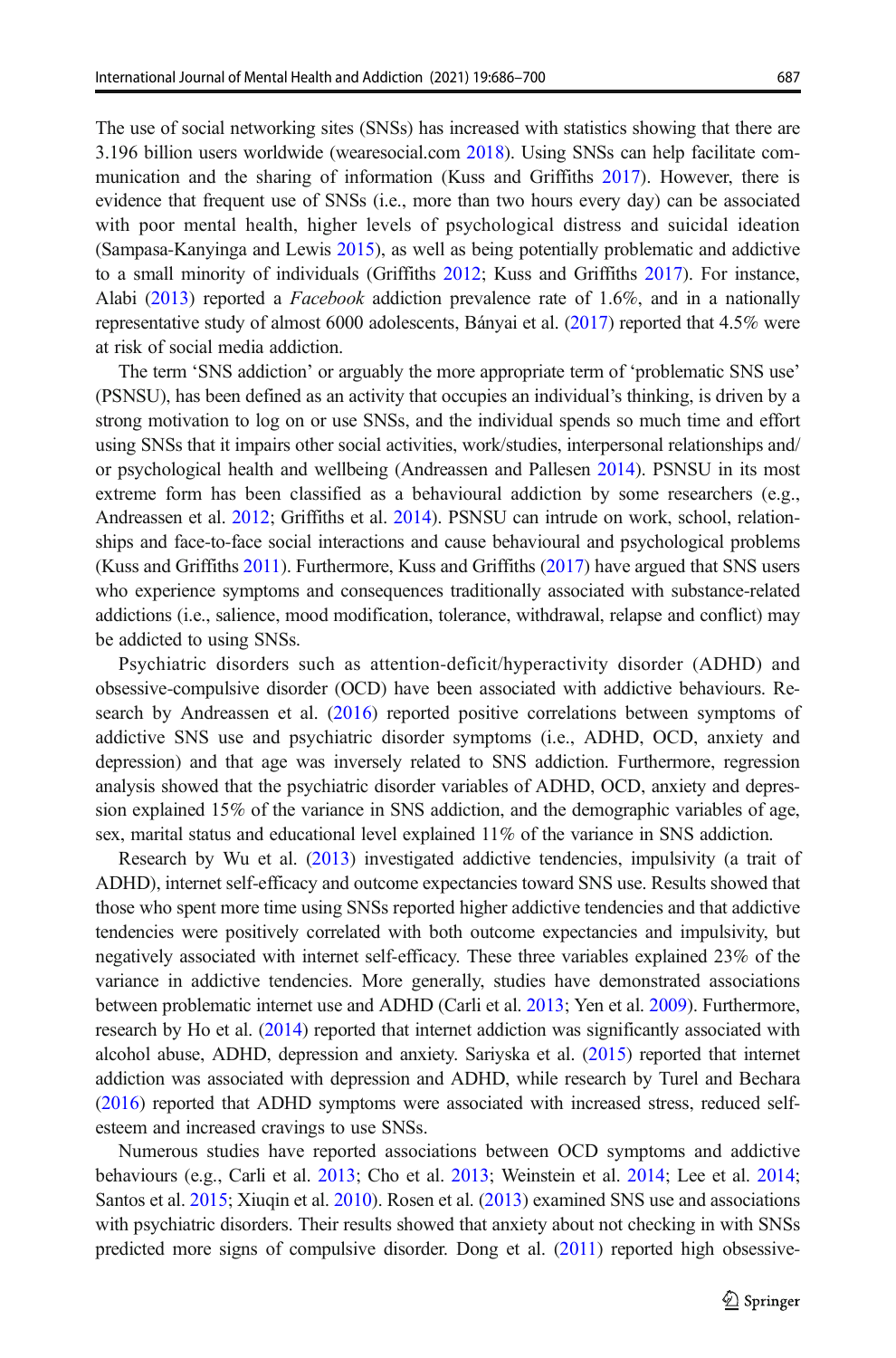compulsive behaviours among participants before they became addicted to the internet. Psychopathological symptoms, such as depression, anxiety and stress, appear to be associated with PSNSU. Different patterns in the way individuals with depression and anxiety engage with SNSs are beginning to emerge (Seabrook et al. [2016](#page-13-0)). Ryan and Xenos [\(2011](#page-12-0)) reported that shy and anxious people spend more time on SNSs to escape from reality and to gratify their social needs and that such behaviour could lead to the development of addiction in some individuals (Hong et al. ([2014](#page-11-0)). It has also been reported that depressive symptoms can increase the risk of SNS addiction (Wegmann et al. [2015](#page-13-0)). Symptoms of depression, anxiety and stress might culminate in negative psychosocial consequences like those reported by Wu et al. [\(2013](#page-14-0)) (i.e., a low interest for real life or problems maintaining offline relationships). Such consequences may lead to excessive and addictive SNS use.

The associations between PSNSU and psychopathological variables have been reported in several studies (e.g., Baker and Algorta [2016;](#page-10-0) Moreno et al. [2011](#page-12-0); Simoncic et al. [2014](#page-13-0)). A recent study by Shensa et al. ([2017](#page-13-0)) reported that PSNSU was strongly and independently associated with depressive symptoms. Several other studies have also reported correlations between PSNSU and depression (Bányai et al. [2017;](#page-10-0) Kross et al. [2013;](#page-11-0) Moreno et al. [2011](#page-12-0); Pantic [2014](#page-12-0)), and psychiatric distress has been associated with SNS addiction (Pontes et al. [2018\)](#page-12-0). Research has also reported associations between depression, anxiety and internet addiction (e.g., Alavi et al. [2012](#page-10-0); Cho et al. [2013;](#page-10-0) Dong et al. [2011;](#page-11-0) Kratzer and Hegerl [2008](#page-11-0); te Wildt et al. [2007](#page-13-0); Ho et al. [2014\)](#page-11-0). Relationships between depression, anxiety and other addictive technological behaviours have also been reported (e.g., Alavi et al. [2012](#page-10-0); Carli et al. [2013;](#page-10-0) Cho et al. [2013](#page-10-0); Guo et al. [2012](#page-11-0); Hussain et al. [2017;](#page-11-0) Kuss et al. [2014](#page-12-0); Lee et al. [2014](#page-12-0); Lepp et al. [2014](#page-12-0); Morrison and Gore [2010](#page-12-0); Richardson et al. [2018;](#page-12-0) Wei et al. [2012](#page-13-0); Weinstein et al. [2014\)](#page-13-0). Taken together, these studies show the potential associations between psychopathological symptoms and PSNSU.

The effects of insomnia on mental health have been well documented (e.g., Taylor et al. [2003](#page-13-0); Vedaa et al. [2016\)](#page-13-0). Studies have reported bidirectional associations between insomnia symptoms and depression/anxiety (Jansson-Fröjmark and Lindblom [2008;](#page-11-0) Luo et al. [2013](#page-12-0)). Sleep problems are a significant health concern among adolescents, and it has been associated with technology use (Cheung and Wong [2011](#page-10-0); Sami et al. [2018](#page-13-0); Zhang et al. [2017](#page-14-0); see Alimoradi et al. [\(2019](#page-10-0)) for a recent systematic review and meta-analysis). Poor sleep quality prevalence rates have been reported in various studies. For instance, Cheng et al. [\(2012\)](#page-10-0) reported a prevalence rate of 54.7% among Taiwanese students, while Rocha et al. [\(2010\)](#page-12-0) reported a prevalence rate of 71.4% among Brazilian students. There are a few studies that have examined the relationship between SNS use and sleep quality. For instance, Wolniczak et al.  $(2013)$  $(2013)$  $(2013)$  investigated the associations between *Facebook* dependence and poor sleep quality among Peruvian students. The results showed that Facebook dependence was present in 8.6% of the sample and poor sleep quality was present in 55% of the sample. A significant association between Facebook dependence and poor sleep quality was found (mainly explained by daytime dysfunction). The authors concluded that strategies to moderate the use of *Facebook* and to improve sleep quality were needed. In-depth case studies have also reported an association between excessive Facebook use and poor sleep quality (e.g., Karaiskos et al. [2010](#page-11-0)).

Sleep problems have also been associated with problematic internet use (Lam [2014](#page-12-0)). Research by Song et al. ([2010\)](#page-13-0) reported that internet addiction among adolescents was correlated with depression and sleep problems. Many studies have reported that increased time spent on the internet significantly disrupts sleep-wake schedules and that heavy internet users experience high levels of insomnia (e.g., Bener et al. [2019;](#page-10-0) Choi et al. [2009](#page-10-0); Jenaro et al.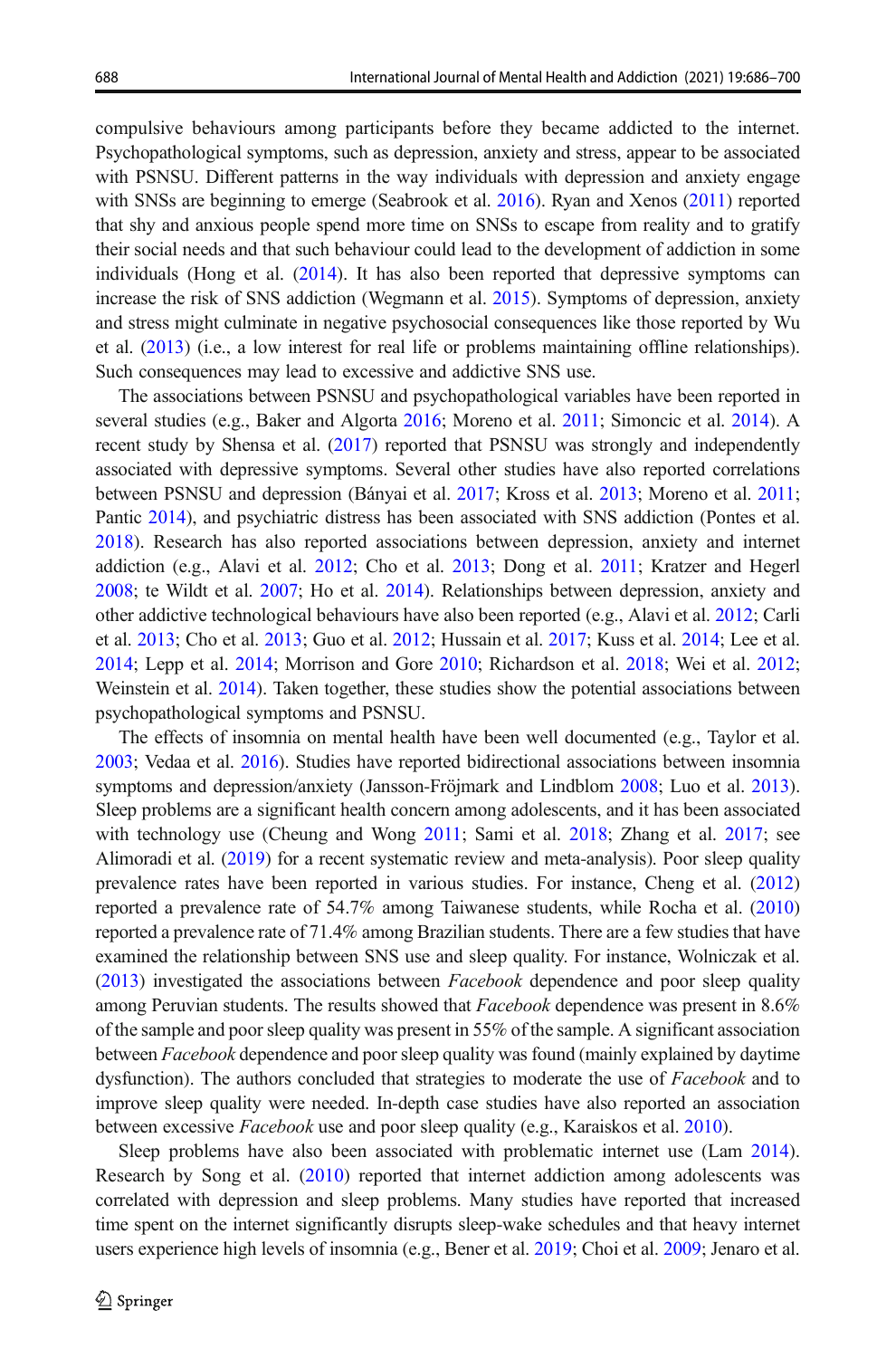[2007](#page-11-0); Rotunda et al. [2003;](#page-12-0) Thomée et al. [2007](#page-13-0)). Cheung and Wong [\(2011](#page-10-0)) found that both insomnia and internet addiction were associated significantly with depression. Tan et al. [\(2016\)](#page-13-0) reported that problematic internet use was significantly associated with depressive symptoms and sleep disturbance. Lemola et al. ([2015](#page-12-0)) reported that electronic media use at night was related to sleep disturbances and depressive symptoms. Other studies (e.g., Munezawa et al. [2011](#page-12-0)) report associations between smartphone use and sleep disorders among Japanese adolescents and poor sleep quality due to using electronic media in the bedroom (Brunborg et al. [2011\)](#page-10-0). Fossum et al. ([2014](#page-11-0)) reported that smartphone usage for texting, playing and surfing the internet was positively associated with insomnia and chronotype and negatively associated with morningness. Demirci et al. [\(2015\)](#page-11-0) investigated the relationship between smartphone use severity, sleep quality, depression and anxiety in students. The findings showed that depression, anxiety and daytime dysfunction were elevated in the high smartphone use group compared with the low smartphone use group. Altogether, these studies demonstrate comorbidity of sleep disorders and psychological illnesses.

Previous research (e.g., Karaiskos et al. [2010](#page-11-0); Lam [2014\)](#page-12-0) suggests that poor sleep quality can have detrimental effects on an individual's health. Research examining addictive technology use has focused on sub-groups of participants (i.e., adolescents), internet use and smartphone use. Other research has focused on specific SNSs such as Facebook (Wolniczak et al. [2013](#page-14-0)). However, to the best of the authors' knowledge, there are no studies examining general SNS use (i.e., the use of a variety of SNSs such as Instagram, Twitter, YouTube) and associations with sleep quality and symptoms of psychiatric disorders. Identifying factors that influence sleep dysfunction (such as PSNSU) and lead to sleep disorders may predispose people to psychological and psychiatric illnesses (Sateia [2009](#page-13-0)). At present, there is little empirical evidence highlighting the associations between PSNSU, sleep quality and mental health variables. Further investigation is warranted as this is an area of concern for psychologists, health professionals and those experiencing mental health problems. The present study identified a gap in scientific knowledge by focusing on the associations between PSNSU, sleep quality, ADHD, depression, anxiety and stress among SNS users of all ages.

# Method

#### **Participants**

The sample comprised 638 participants. The mean age of the participants was 32.03 years  $(SD = 10.08)$ . Over half of the participants (52.4%) were male  $(n = 334)$ , 47.3% were female  $(n = 302)$ , and two participants did not disclose their gender  $(0.3\%)$ . Participants were from the USA (46%,  $n = 293$ ), India (40.7%,  $n = 260$ ), the UK (3%,  $n = 19$ ) and Canada (2.7%,  $n = 17$ ), although many other countries were represented among the sample (e.g., Italy, France, Spain, Mexico, Germany and Greece). Participants were mostly employed (63.6%,  $n = 406$ ), self-employed (18.3%,  $n = 117$ ), students (8.5%,  $n = 54$ ), unemployed (7.7%,  $n = 49$ ) or retired (1.9%,  $n = 12$ ). The ethnicity of the sample was varied with the sample comprising of white (42.6%;  $n = 272$ ), Asian (40.1%;  $n = 256$ ), black (5.8%,  $n = 37$ ), South-East Asian (5.3%;  $n = 34$ ), mixed/multiple ethnic group  $(3.1\%; n = 20)$ , African, North African, Arab  $(1.3\%, n = 8)$  and other  $(1.7\%, n = 11)$  (see Table [1](#page-4-0) for main sociodemographic characteristics).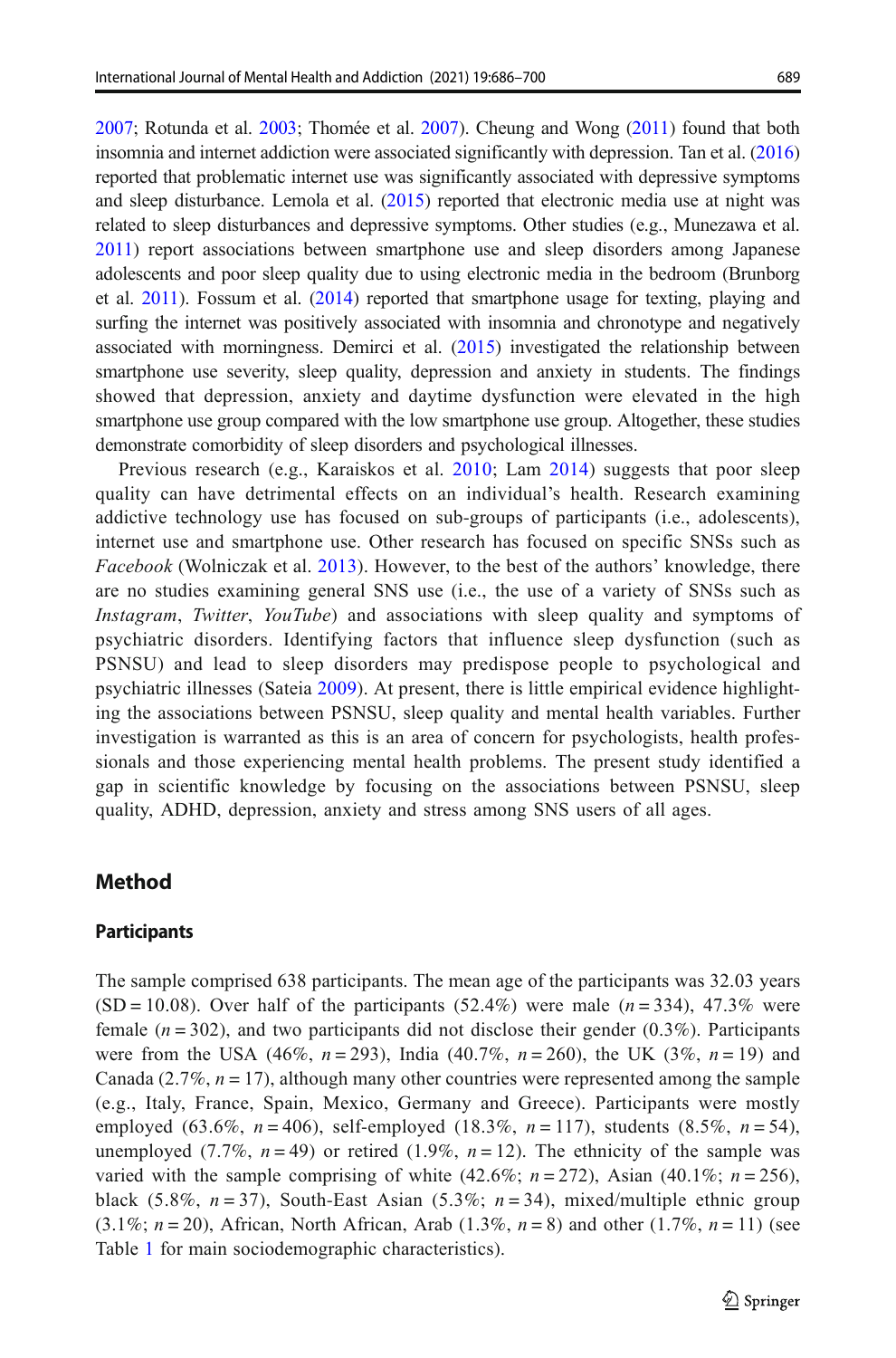| Variable                                 | Minimum         | Maximum  |     |
|------------------------------------------|-----------------|----------|-----|
| Age (years) (mean, SD)                   | 32.08 (10.08)   | 18       | 75  |
| Gender (male, %)                         | 334 (52.4)      |          |     |
| In a relationship $(n, %)$               | 478 (74.9)      |          |     |
| Minutes spent on SNSs per day (mean, SD) | 125.93 (110.78) |          | 880 |
| Social media addiction levels (mean, SD) | 15.19 (4.71)    | 6        | 30  |
| PSOI levels (mean, SD)                   | 11.67(3.25)     |          | 21  |
| ADHD levels (mean, SD)                   | 28.43 (11.46)   | $\Omega$ | 71  |
| Depression levels (mean, SD)             | 13.67(10.25)    | $\Omega$ | 42  |
| Anxiety levels (mean, SD)                | 12.40(9.80)     | $\Omega$ | 42  |
| Stress levels (mean, SD)                 | 14.92 (9.26)    | $\theta$ | 42  |
|                                          |                 |          |     |

<span id="page-4-0"></span>Table 1 Sample's main sociodemographic characteristics, patterns of SNS use, levels of addiction to SNSs and psychological health  $(n = 638)$ 

Minutes spent on SNSs per day refer to self-reported number of minutes

SD standard deviation, SNSs social networking sites, PSQI Pittsburgh Sleep Quality Index, ADHD attentiondeficit and hyperactivity disorder

#### Design and Materials

An online survey was used in the present study for the collection of data and was developed with the use of *Qualtrics* online survey software. The survey comprised four psychological instruments that together assessed the associations between SNS use, ADHD, psychopathological symptoms and sleep quality. The four instruments are described below.

#### Bergen Social Media Addiction Scale

PSNSU was assessed using the Bergen Social Media Addiction Scale (BSMAS) which is a modified version of the Bergen Facebook Addiction (BFAS; Andreassen et al. [2012](#page-10-0)). Scale questions were modified by Andreassen et al. [\(2016\)](#page-10-0) by using the word 'social media' instead of the word 'Facebook'. There are six questions that assess the six criteria of addiction outlined by Griffiths ([2005](#page-11-0)), i.e., salience, conflict, mood modification, withdrawal, tolerance and relapse. Example questions include the following: 'How often during the last year have you felt an urge to use social media more and more?' and 'How often during the last year have you used social media in order to forget about personal problems?' Participants rate all items on a five-point Likert scale (where  $1 = \text{very rarely}, 2 = \text{rarely}, 3 = \text{sometimes}, 4 = \text{often}, 5 = \text{very}$ ) often). Internal consistency of the BSMAS was good in the present study (Cronbach's  $\alpha$  = .78).

# ADHD Self-Report Scale

ADHD symptoms were assessed using the Adult ADHD Self-Report Scale (ASRS, version 1.1.) (Kessler et al. [2005](#page-11-0)). The ASRS comprises 18 questions reflecting symptoms of ADHD and is based on the Diagnostic and Statistical Manual of Mental Disorders fourth edition (DSM-IV) criteria for ADHD (American Psychiatric Association [1994](#page-10-0)). Example questions include the following: 'How often do you have difficulty keeping your attention when you are doing boring or repetitive work?', 'How often do you have problems remembering appointments or obligations?' and 'How often do you feel restless or fidgety?'. Participants rated all items on a five-point Likert scale ranging from *never* (0) to *very often* (4). Overall scores ranged from 0 to 72. Internal consistency of the ARSR was excellent in the present study (Cronbach's  $\alpha$  = .91).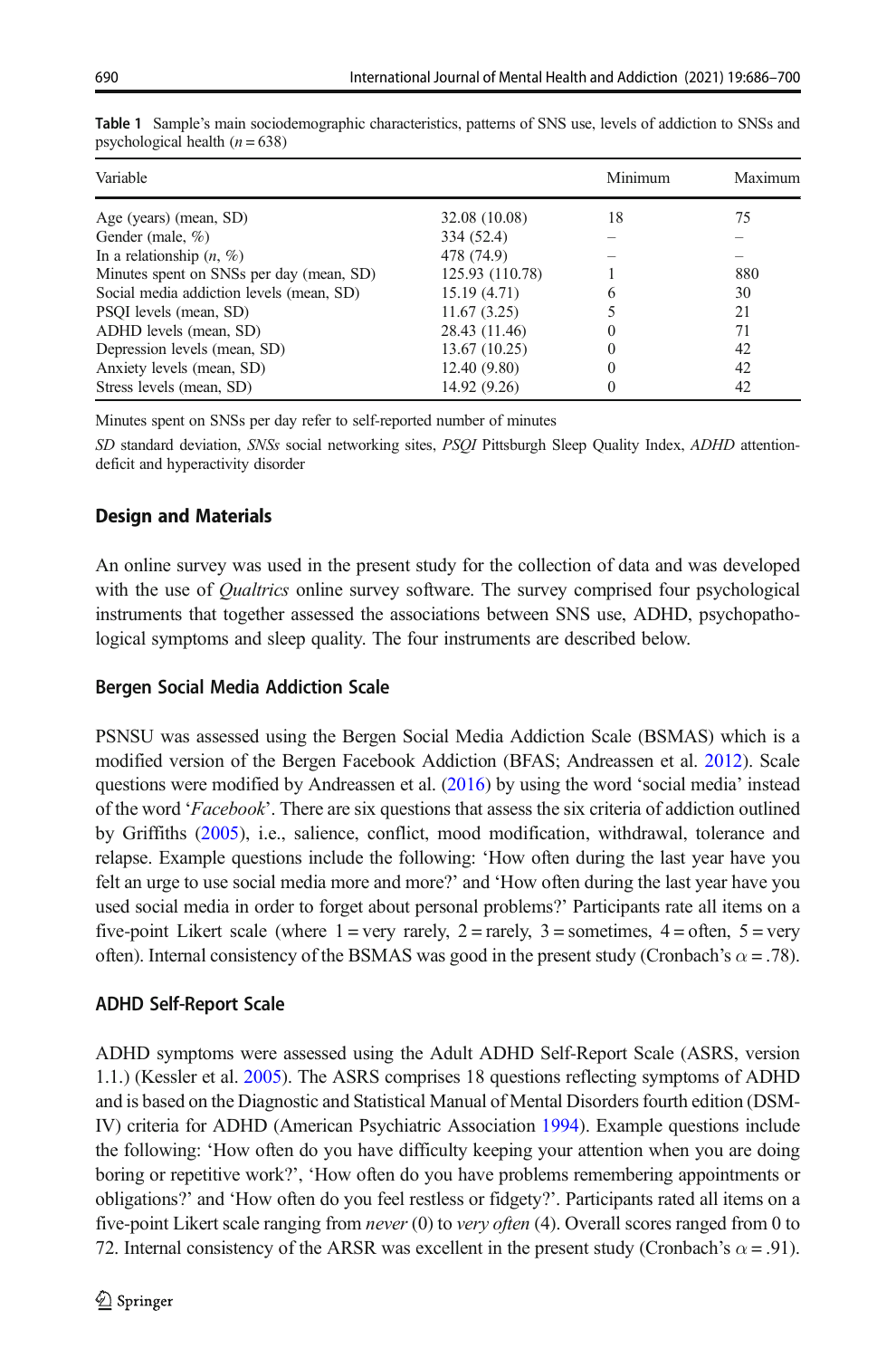# Depression, Anxiety and Stress Scale

The symptoms of depression, anxiety and stress were assessed using the 21-item short form Depression, Anxiety and Stress Scale (DASS-21) (Lovibond and Lovibond [1995](#page-12-0)). The scale comprises three seven-item sub-scales covering the three symptoms that are rated on a fourpoint Likert scale ranging from *never* (0) to *almost always* (3). Example questions include the following: 'I found it hard to wind down', 'I felt down-hearted and blue' and 'I found myself getting agitated'. Scores are summed and then multiplied by two (to make scores comparable to the DASS-42). Overall scores range from 0 to 42 with high scores indicating elevated depression, anxiety and stress. Cronbach's  $\alpha$  for this measure were excellent in the present study: .92 (depression), .90 (anxiety) and .88 (stress).

# Pittsburgh Sleep Quality Index

Sleep quality was assessed using the Pittsburgh Sleep Quality Index (PSQI) (Buysse et al. [1989](#page-10-0)), which assesses subjective sleep quality during the preceding month. It comprises 19 self-rated questions and five questions rated by the bed partner. The 19 items are grouped into scores with the seven following components: subjective sleep quality, sleep latency, sleep duration, sleep efficiency, sleep disturbances, use of sleep medication and daytime dysfunction. These component scores were added to a global PSQI score with a range of 0 to 21, with higher scores indicating worse sleep quality. The internal consistency of the PSQI was moderate in the present study (Cronbach's  $\alpha$  = .59).

#### Procedure

Most participants were recruited via the crowdsourcing website *Amazon Turk* ( $n = 500$ ). The remaining 138 were recruited from an internet-posted message inviting SNS users to participate in the study posted on the first author's social networking accounts (e.g., *Facebook*, Twitter, WhatsApp). The online recruitment posts included information about the purpose of the study and a hyperlink to the online survey. The hyperlink directed participants to the survey where they were presented with a participant information page followed by clear instructions on how to complete the survey. All participants were assured that their data would remain anonymous and confidential. A debriefing statement at the end of the survey reiterated the purpose of the study and informed participants of their right to withdraw from the study.

#### **Ethics**

The study was carried out in accordance with the Declaration of Helsinki and adhering to the British Psychological Society ethical guidelines. The university's ethics committee of the first author approved the study. All participants were informed about the study and all provided informed consent.

# Analytic Strategy

The analytic strategy involved (i) cleaning the data set by inspecting cases with missing values above the conventional threshold of 10% in all relevant instruments; (ii) checking for univariate normality of all items of the BSMAS, ASRS, DASS-21 and PSQI; and (iii)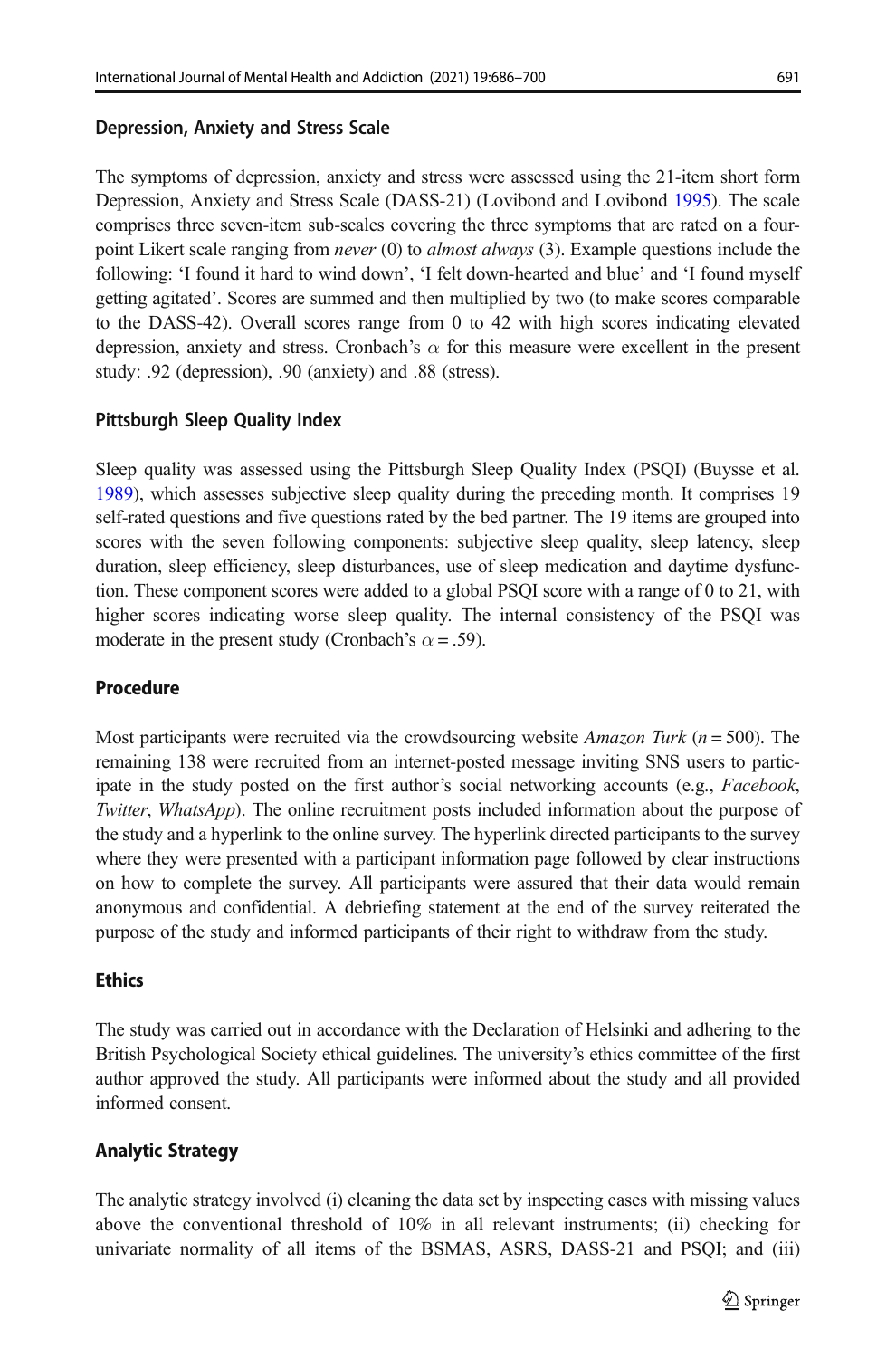screening for multivariate outliers using Cook's distance, leverages and Mahalanobis distances (Field, [2013](#page-11-0)). Statistical analyses included (i) descriptive analysis of the main sample's characteristics, (ii) correlational analysis of the main variables of the study by estimation of Pearson's product–moment correlation coefficients with 95% bias-corrected and -accelerated (BCa) confidence interval (CI) and accompanying coefficients of determination  $(R^2)$  and (iii) a hierarchical multiple regression to ascertain the association between PSNSU and the predictor variables. Data analyses were performed using IBM SPSS 24 for Windows.

# **Results**

# Descriptive Statistics

Table [1](#page-4-0) presents a summary of the study sample's main socio-demographic characteristics, patterns of SNS use, SNS addiction levels, sleep quality levels and psychological health. The observed levels of SNS addiction (mean = 15.19,  $[BCa = 14.83 - 15.55]$ , SD = 4.71) were moderate. In relation to the other main study variables, all scores were also at moderate levels: PSOI scores (mean = 11.67,  $[BCa = 11.41 - 11.96]$ ,  $SD = 3.25$ ), ADHD scores (mean = 28.43, [BCa = 27.55–29.42], SD = 11.46), depression scores (mean = 13.67, [BCa = 12.89–14.51], SD = 10.25), anxiety scores (mean = 12.40, [BCa = 11.59–13.19], SD = 9.80) and stress scores  $(\text{mean} = 14.92, [\text{BCa} = 14.18 - 15.69], SD = 9.26).$ 

# Social Networking Behaviour

Most participants (60.2%) used Facebook (n = 384), followed by Instagram (11.4%, n = 73), WhatsApp  $(11.1\%, n = 71)$ , Twitter  $(5.5\%, n = 35)$ , YouTube  $(4.9\%, n = 31)$  and Goo $gle + (1.4\%, n = 9)$ , with 5.7% of participants  $(n = 35)$  stating that they used other SNSs. In regard to SNS activities, 30.4% of participants checked their newsfeeds ( $n = 194$ ), 20.1% chatted to friends ( $n = 128$ ), 17.6% viewed photos ( $n = 112$ ), 9.6% updated their status ( $n =$ 61), 8.0% checked the conversations of others  $(n=51)$ , 5.3% uploaded photos  $(n=34)$ , 4.5% watched videos ( $n = 29$ ), 2.4% played games ( $n = 15$ ) and 2.2% checked profiles of others  $(n = 14)$ .

# Correlational Analysis

A correlational analysis involving the main study variables was performed to provide preliminary insight and statistical context for the subsequent multiple regression analysis. The analysis demonstrated that social media addiction was positively associated with PSQI  $(r=.24, p < .01, R<sup>2</sup> = .06)$ , ADHD  $(r=.47, p < .01, R<sup>2</sup> = .22)$ , depression  $(r=.32, p < .01,$  $R^2 = .10$ ), anxiety (r = .38, p < .01,  $R^2 = .14$ ) and stress (r = .34, p < .01,  $R^2 = .12$ ) and negatively associated with age  $(r=.24, p < .01, R^2=.06)$  $(r=.24, p < .01, R^2=.06)$  $(r=.24, p < .01, R^2=.06)$  (Table 2).

# Multiple Regression Analysis

A hierarchical multiple regression analysis was conducted to predict SNS addiction (Table [3](#page-7-0)). The step 1 variables of gender, age and relationship status accounted for 6.7% of the variance  $(F(3, 634) = 15.151, p < .05)$ . The addition of the step 2 variable of ADHD increased the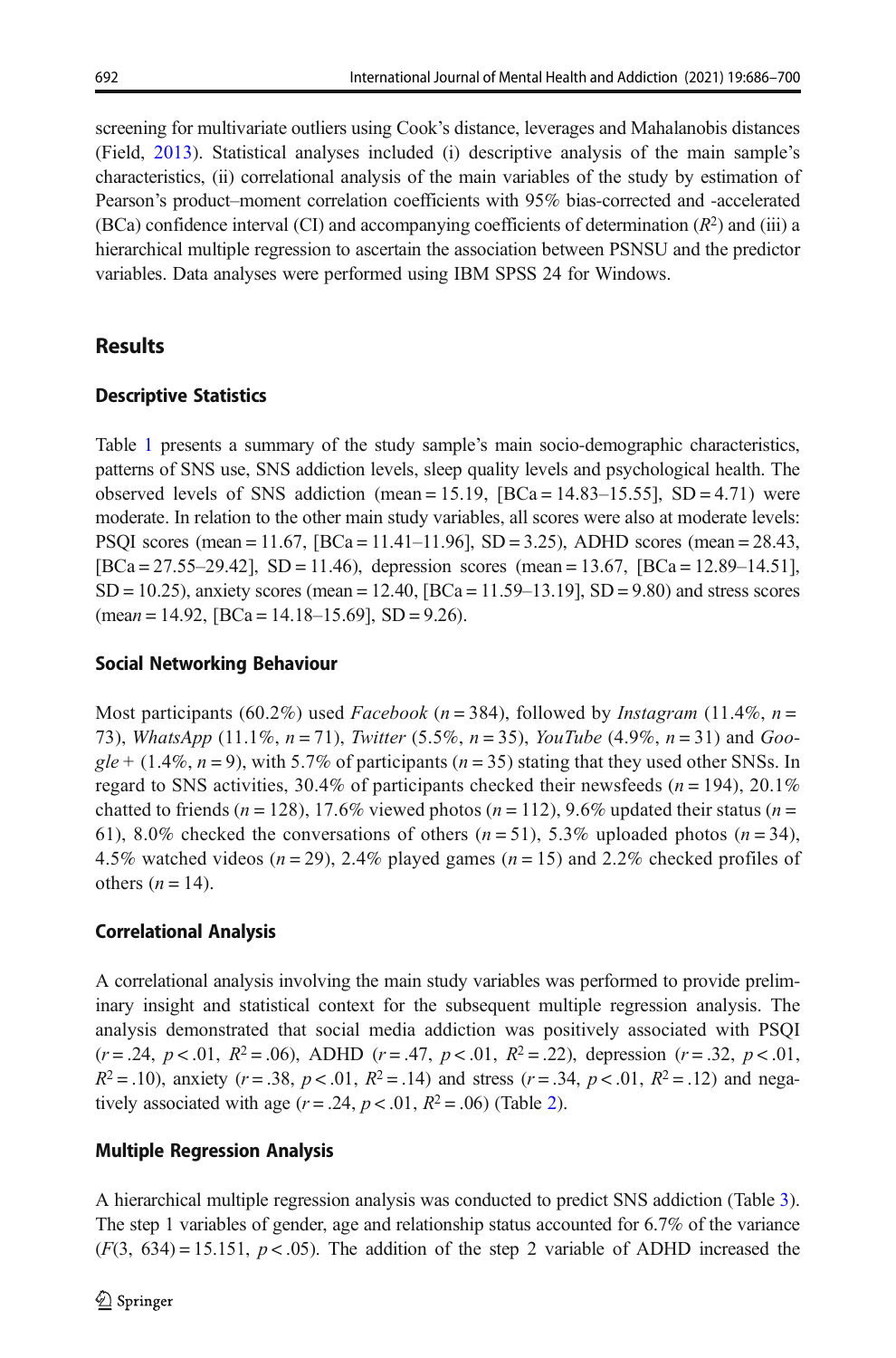| Variables           | Social media addiction | $R^2$ | 95% BCA CI     |  |  |
|---------------------|------------------------|-------|----------------|--|--|
| Gender              | $-.06$                 |       | $-.132-.011$   |  |  |
| Age                 | $-.24*$                | .06   | $-.304--.168$  |  |  |
| Relationship status | $-.08$                 |       | $-.156 - .002$ |  |  |
| <b>PSQI</b>         | $.24*$                 | .06   | $.163 - .315$  |  |  |
| <b>ADHD</b>         | $.47*$                 | .22   | $.392 - .541$  |  |  |
| Depression          | $.32*$                 | .10   | $.242 - .400$  |  |  |
| Anxiety             | $.38*$                 | .14   | $.287 - .443$  |  |  |
| <b>Stress</b>       | $.34*$                 | .12   | $.267 - .418$  |  |  |

<span id="page-7-0"></span>Table 2 Bootstrapped correlation matrix with bias-corrected and accelerated (BCa) 95% confidence interval (CI) between social media addiction and the study variables  $(N = 638)$ 

Bootstrap results are based on 1000 bootstrap samples

ADHD attention-deficit and hyperactivity disorder, PSQI Pittsburgh Sleep Quality Index

\*Correlation is significant at  $p < .01$ 

proportion of variance to  $16.5\%$  (F(4, 633) = 47.811, p < .05). The step 3 variable of anxiety accounted for 0.7% of the variance  $(F(5, 632) = 39.589, p < .05)$ . The results identified age  $(\beta = .24, t(634) = -0.24, p < .01, pr^2 = .06)$ , relationship status  $(\beta = -0.9, t(634) = -0.239,$  $p < .05$ ,  $pr^2 = .01$ ), ADHD ( $\beta = .43$ ,  $t(633) = 11.6$ ,  $p < .01$ ,  $pr^2 = .18$ ) and anxiety ( $\beta = .12$ ,  $t(632) = 2.31, p < .01, pr<sup>2</sup> = .01$  as significant predictors of social media addiction.

# **Discussion**

The aim of the present study was to examine the associations between PSNSU, sleep quality, ADHD, depression, anxiety and stress. This investigation was needed to add to the small but growing research literature in this area and to provide much needed insights into the

|                                                                        | Step 1                |           | Step 2                                                 |        |                      | Step 3                                               |        |     |         |
|------------------------------------------------------------------------|-----------------------|-----------|--------------------------------------------------------|--------|----------------------|------------------------------------------------------|--------|-----|---------|
| Variables                                                              | B                     | <b>SE</b> | $\beta$                                                | B      | <b>SE</b>            | β                                                    | B      | SЕ  | $\beta$ |
| Gender                                                                 | $-.41$                | .36       | $-.04$                                                 | $-.01$ | .33                  | $-.00$                                               | .02    | .33 | .00.    |
| Age                                                                    | $-.11$                | .02       | $-.24**$                                               | $-.05$ | .02                  | $-.11**$                                             | $-.04$ | .02 | $-.09*$ |
| Relationship status                                                    | $-.99$                | .42       | $-.09*$                                                | $-.73$ | .38                  | $-.07$                                               | $-.69$ | .38 | $-.06$  |
| <b>ADHD</b>                                                            |                       |           |                                                        | .18    | .02                  | $.43***$                                             | .15    | .02 | $.37**$ |
| Anxiety                                                                |                       |           |                                                        |        |                      |                                                      | .05    | .02 | $.11**$ |
| Model summary                                                          |                       |           |                                                        |        |                      |                                                      |        |     |         |
| Variance explained by model                                            | $R^2 = .067(6.7\%)$   |           | $R^2 = .232$ (23.2%)                                   |        | $R^2 = .239(23.9\%)$ |                                                      |        |     |         |
| Change in variance by next step                                        |                       |           | $\Delta R^2$ = .165 (16.5%)                            |        |                      | $\Delta R^2$ = .007 (0.7%)                           |        |     |         |
| Statistical significance of model<br>Statistical significance of steps | $F(3, 634) = 15.151*$ |           | $F(4, 633) = 47.811*$<br>$\Delta F(1, 633) = 136.105*$ |        |                      | $F(5, 632) = 39.589*$<br>$\Delta F(1, 632) = 5.379*$ |        |     |         |

Table 3 Stepwise multiple linear regression of the relationship between social media addiction and key psychosocial predictors

Outcome: social networking site addiction. The final model (i.e., step 3) excluded the following variables due to their low predictive and non-significant power in the outcome variable: PSQI, depression and stress

B unstandardized regression coefficient, SE standard error,  $\beta$  standardized regression coefficient,  $R^2$  R square,  $\Delta R^2$  R<sup>2</sup> change,  $\Delta F F$  change, ADHD attention-deficit and hyperactivity disorder

 $*_{p < .05,} *_{p < .01}$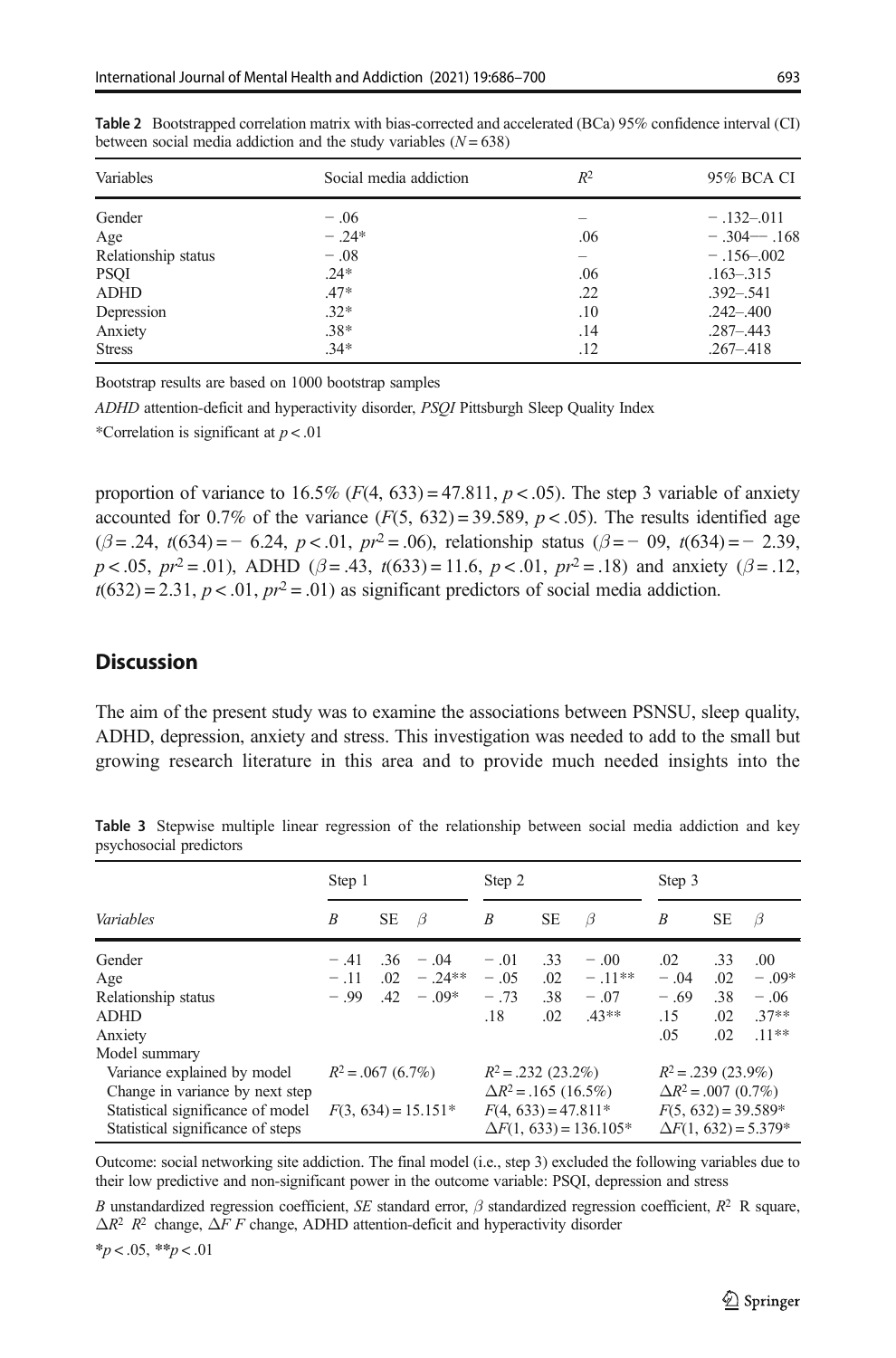increasingly common activity of SNS use and its relationship to various psychological and mental health conditions. The study showed that gender, age, being in a relationship, ADHD and anxiety significantly predicted PSNSU. Furthermore, ADHD and anxiety significantly predicted PSNSU, over and above the effects of demographic variables. The findings suggest that high levels of ADHD and anxiety are associated with PSNSU. These findings support previous research (e.g., Primack et al. [2017](#page-12-0); Sampasa-Kanyinga and Lewis [2015](#page-13-0)) that reported associations between mental health and SNS addiction. The variables of ADHD and anxiety accounted for 17.2% of the variance in SNS addiction and confirm previous research that reported the effects of psychopathological symptoms on SNS addiction (e.g., Andreassen et al. [2016](#page-10-0); Rosen et al. [2013\)](#page-12-0).

The bivariate correlations demonstrated significant relationships between several of the study variables and SNS addiction. More specifically, SNS addiction was positively associated with ADHD, depression and anxiety. These findings support previous research studies that have reported similar associations (Andreassen et al. [2016](#page-10-0); Bányai et al. [2017](#page-10-0); Pantic [2014](#page-12-0); Shensa et al. [2017](#page-13-0)). SNS addiction was positively associated with stress, as has been found in previous research that has reported associations between online behaviours and stress (e.g., Hou et al. [2017](#page-11-0); Park et al. [2014](#page-12-0); Lam et al. [2009](#page-12-0); Samaha and Hawi [2016](#page-12-0)). Xu and Tan ([2012](#page-14-0)) argued that PSNSU occurs when an individual views SNS use as a mechanism to relieve stress. In the present study, SNS addiction was positively associated with depression supporting previous research findings (e.g., Bányai et al. [2017](#page-10-0); Kross et al. [2013](#page-11-0); Moreno et al. [2011](#page-12-0); Pantic [2014;](#page-12-0) Shensa et al. [2017](#page-13-0)). Continued use of SNSs to relieve undesirable mood states may lead to psychological dependence in a small minority of individuals (Griffiths [2013](#page-11-0)). SNS addiction was negatively associated with age suggesting that younger SNS users are more likely to develop an addiction to SNSs. This corroborates previous research that has reported higher SNS addiction prevalence rates among young users (e.g., Andreassen et al. [2013](#page-10-0); Turel and Serenko [2012](#page-13-0)).

SNS addiction was positively associated with poor sleep quality; this finding provides support for previous research (e.g., Karaiskos et al. [2010](#page-11-0); Wolniczak et al. [2013\)](#page-14-0) that reported associations between PSNSU and poor sleep quality. There are implications for these findings in the present study. The quantity and quality of sleep may influence health and wellbeing. Poor sleep quality has been reported to be associated with neurobehavioural deficits including slowed working memory, lapses of attention and reduced cognitive functions (Banks and Dinges [2007](#page-10-0)). Furthermore, poor sleep quality may negatively impact academic and/or work performance (Huang and Leung [2009](#page-11-0)).

The present study highlights the potential negative effects of SNS use. These negative consequences may be exacerbated if SNS users are constantly online and using more than one SNS as reported by previous research (Lenhart [2015\)](#page-12-0). SNSs are used for a variety of activities (e.g., checking newsfeeds, messaging, chatting, blogging, watching videos, sharing and posting pictures) that can cause users to be distracted (Kuss and Griffiths [2017](#page-11-0)). These potentially distracting activities may co-occur with other behaviours such as short-term attention, restlessness, forgetfulness, impulsiveness and decreased ability to retain information. These behaviours are symptoms of ADHD that can lead to maladaptive functioning in academic, home and recreational settings. There is also concern that ADHD may be comorbid with anxiety as found in the present study and in previous research (i.e., Andreassen et al. [2016](#page-10-0)). Both disorders may affect the quality of sleep. Consequently, it can be speculated that ADHD, anxiety and poor sleep quality may be a contributing factor to PSNSU. As SNS use increases, it is becoming increasingly important to address the potential detrimental effects of problematic use.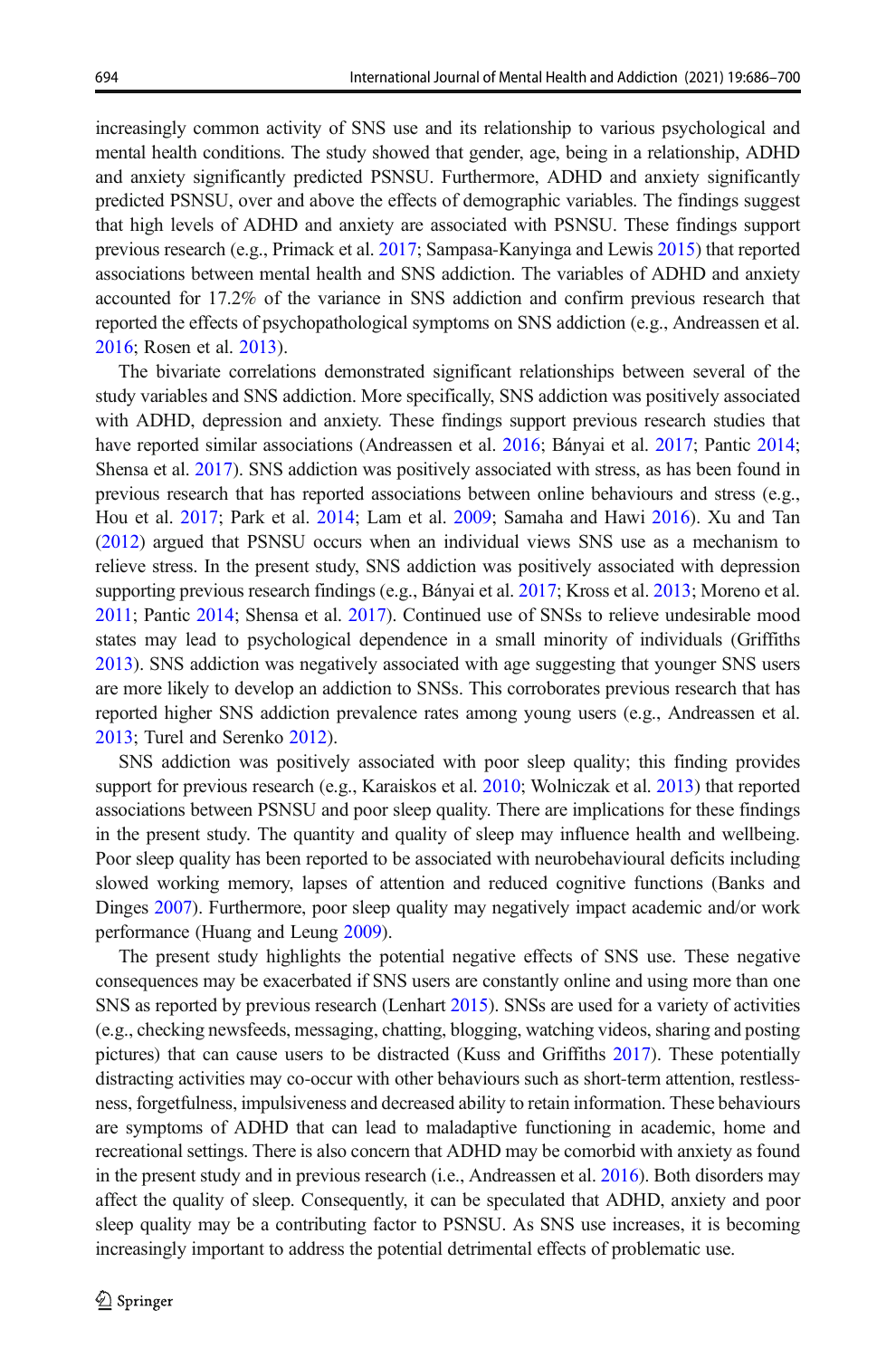The limitations of the present study included the use of a convenience sample which limited the generalizability of the findings and the cross-sectional study design which did not allow for causal relationships to be determined (Wang et al. [2018](#page-13-0)). There are also limitations associated with self-report methods because the validity of the data is contingent upon the accuracy of the participant responses (Blackwell et al. [2017\)](#page-10-0). Additionally, some of the correlations between variables were of a moderate strength. In the present study, the Cronbach's alpha for the PSQI was relatively low. This could be due to inconsistent responses from participants, or the number of items in the scale may have influenced the inconsistency (Vaske et al. [2016](#page-13-0)). Alternative methods of measuring the reliability of scales should be considered in future research. It should also be noted that data concerning employment or student roles outside of educational commitments were not collected. If any of the participants were involved in shift work or took night classes, this could have affected the results given the study context in relation to sleep. The strengths of the study included the use of a validated scale for the measurement of PSNSU and the examination of general SNS use and sleep quality. Future research studies should attempt to recruit larger nationally representative samples and should attempt to use longitudinal study methods that focus on analysing real-time SNS data. Also, studies that focus on new strategies to help SNS users to manage their online activities are also warranted.

The present study findings showed that PSNSU was associated with symptoms of psychopathological and psychiatric disorders. The findings also suggested that PSNSU was associated with poor sleep quality. With the large amount of information being uploaded and posted on SNSs every day and with increasing number users of these technologies, there is a need for further research that examines excessive/compulsive monitoring of SNS accounts and potentially associated addictive behaviours. The present study findings may help inform future developments of interventions to reduce and tackle the negative effects of SNS use.

Authors' Contribution Study concept and design: ZH; analysis and interpretation of data: ZH and MG; access to data: ZH and MG. Both authors contributed to the writing of the paper. Both authors had full access to all the data in the study and take responsibility for the integrity of the data and the accruracy of the data analysis.

Funding Information No financial support was received for this study.

#### Compliance with Ethical Standards

All procedures followed were in accordance with the ethical standards of the responsible committee on human experimentation (institutional and national) and with the Helsinki Declaration of 1975, as revised in 2000 (5). Informed consent was obtained from all participants for being included in the study.

Conflict of Interest The authors declare that they have no conflict of interest.

Open Access This article is distributed under the terms of the Creative Commons Attribution 4.0 International License (http://creativecommons.org/licenses/by/4.0/), which permits unrestricted use, distribution, and reproduction in any medium, provided you give appropriate credit to the original author(s) and the source, provide a link to the Creative Commons license, and indicate if changes were made.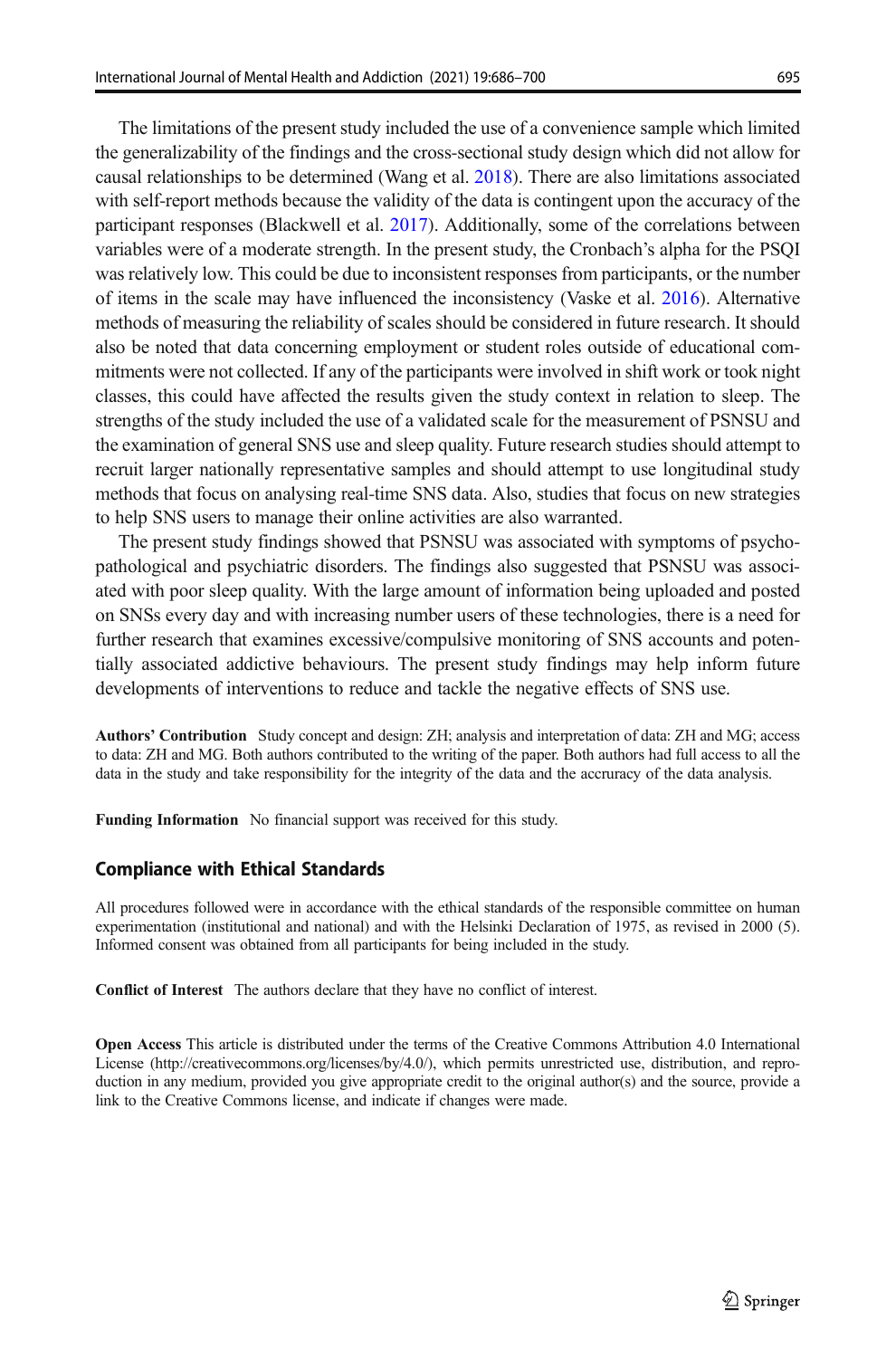#### <span id="page-10-0"></span>References

- Alabi, O. F. (2013). A survey of Facebook addiction level among selected Nigerian university undergraduates. New Media and Mass Communication, 10, 70–80.
- Alavi, S. S., Alaghemandan, H., Maracy, M. R., Jannatifard, F., Eslami, M., & Ferdosi, M. (2012). Impact of addiction to internet on a number of psychiatric symptoms in students of Isfahan universities, Iran, 2010. International Journal of Preventive Medicine, 3(2), 122–127.
- Alimoradi, Z., Lin, C.-Y., Broström, A., Bülow, P. H., Bajalan, Z., Griffiths, M. D., Ohayon, M. M., & Pakpour, A. H. (2019). Internet addiction and sleep problems: A systematic review and meta-analysis. Sleep Medicine Reviews, 47, 51–61. <https://doi.org/10.1016/j.smrv.2019.06.004>.
- American Psychiatric Association. (1994). Diagnostic and statistical manual of mental disorders (4th ed.). Washington, DC: American Psychiatric Association Press.
- Andreassen, C. S., & Pallesen, S. (2014). Social network site addiction: An overview. Current Pharmaceutical Design, 20, 4053–4061. <https://doi.org/10.2174/13816128113199990616>.
- Andreassen, C. S., Torsheim, T., Brunborg, G. S., & Pallesen, S. (2012). Development of a Facebook addiction scale. Psychological Reports, 110(2), 501–517. <https://doi.org/10.2466/02.09.18.PR0.110.2.501-517>.
- Andreassen, C. S., Griffiths, M. D., Gjertsen, S. R., Krossbakken, E., Kvam, S., & Pallesen, S. (2013). The relationships between behavioral addictions and the five-factor model of personality. Journal of Behavioral Addictions, 2(2), 90–99. [https://doi.org/10.1556/JBA.2.2013.003.](https://doi.org/10.1556/JBA.2.2013.003)
- Andreassen, C. S., Billieux, J., Griffiths, M. D., Kuss, D. J., Demetrovics, Z., Mazzoni, E., & Pallesen, S. (2016). The relationship between addictive use of social media and video games and symptoms of psychiatric disorders: A large-scale cross-sectional study. Psychology of Addictive Behaviors, 30(2), 252. [https://doi.](https://doi.org/10.1037/adb0000160) [org/10.1037/adb0000160](https://doi.org/10.1037/adb0000160).
- Baker, D. A., & Algorta, G. P. (2016). The relationship between online social networking and depression: A systematic review of quantitative studies. Cyberpsychology, Behavior and Social Networking, 19(11), 638– 648. <https://doi.org/10.1089/cyber.2016.0206> .
- Banks, S., & Dinges, D. F. (2007). Behavioral and physiological consequences of sleep restriction. Journal of Clinical Sleep Medecine, 3(5), 519–528.
- Bányai, F., Zsila, Á., Király, O., Maraz, A., Elekes, Z., Griffiths, M. D., Andreassen, C. S., & Demetrovics, Z. (2017). Problematic social media use: Results from a large-scale nationally representative adolescent sample. PLoS One, 12(1), e0169839. <https://doi.org/10.1371/journal.pone.0169839>.
- Bener, A., Yildirim, E., Torun, P., Çatan, F., Bolat, E., Alıç, S., Akyel, S., & Griffiths, M. D. (2019). Internet addiction, fatigue, and sleep problems among students: A large-scale survey study. International Journal of Mental Health and Addiction, 17, 959–969. <https://doi.org/10.1007/s11469-018-9937-1>
- Blackwell, D., Leaman, C., Tramposch, R., Osborne, C., & Liss, M. (2017). Extraversion, neuroticism, attachment style and fear of missing out as predictors of social media use and addiction. Personality and Individual Differences, 116, 69–72. <https://doi.org/10.1016/j.paid.2017.04.039>.
- Brunborg, G. S., Mentzoni, R. A., Molde, H., Myrseth, H., Skouveroe, K. J. M., Bjorvatn, B., & Pallesen, S. (2011). The relationship between media use in the bedroom, sleep habits and symptoms of insomnia. Journal of Sleep Research, 20(4), 569–575. [https://doi.org/10.1111/j.1365-2869.2011.00913.x.](https://doi.org/10.1111/j.1365-2869.2011.00913.x)
- Buysse, D. J., Reynolds III, C. F., Monk, T. H., Berman, S. R., & Kupfer, D. J. (1989). The Pittsburgh sleep quality index: A new instrument for psychiatric practice and research. Psychiatry Research, 28(2), 193–213. [https://doi.org/10.1016/0165-1781\(89\)90047-4.](https://doi.org/10.1016/0165-1781(89)90047-4)
- Carli, V., Durkee, T., Wasserman, D., Hadlaczky, G., Despalins, R., Kramarz, E., Wasserman, C., Sarchiapone, M., Hoven, C. W., Brunner, R., & Kaess, M. (2013). The association between pathological internet use and comorbid psychopathology: A systematic review. Psychopathology, 46(1), 1–13. [https://doi.org/10.1159](https://doi.org/10.1159/000337971) [/000337971.](https://doi.org/10.1159/000337971)
- Cheng, S. H., Shih, C. C., Lee, I. H., Hou, Y. W., Chen, K. C., Chen, K. T., Yang, Y. K., & Yang, Y. C. (2012). A study on the sleep quality of incoming university students. Psychiatry Research, 197(3), 270-274. <https://doi.org/10.1016/j.psychres.2011.08.011>.
- Cheung, L. M., & Wong, W. S. (2011). The effects of insomnia and internet addiction on depression in Hong Kong Chinese adolescents: An exploratory cross-sectional analysis. Journal of Sleep Research, 20, 311-317. [https://doi.org/10.1111/j.1365-2869.2010.00883.x.](https://doi.org/10.1111/j.1365-2869.2010.00883.x)
- Cho, S. M., Sung, M. J., Shin, K. M., Lim, K. Y., & Shin, Y. M. (2013). Does psychopathology in childhood predict internet addiction in male adolescents? Child Psychiatry & Human Development, 44(4), 549–555. <https://doi.org/10.1007/s10578-012-0348-4>.
- Choi, K., Son, H., Park, M., Han, J., Kim, K., Lee, B., & Gwak, H. (2009). Internet overuse and excessive daytime sleepiness in adolescents. Psychiatry and Clinical Neurosciences, 63(4), 455-462. [https://doi.](https://doi.org/10.1111/j.1440-1819.2009.01925.x) [org/10.1111/j.1440-1819.2009.01925.x](https://doi.org/10.1111/j.1440-1819.2009.01925.x).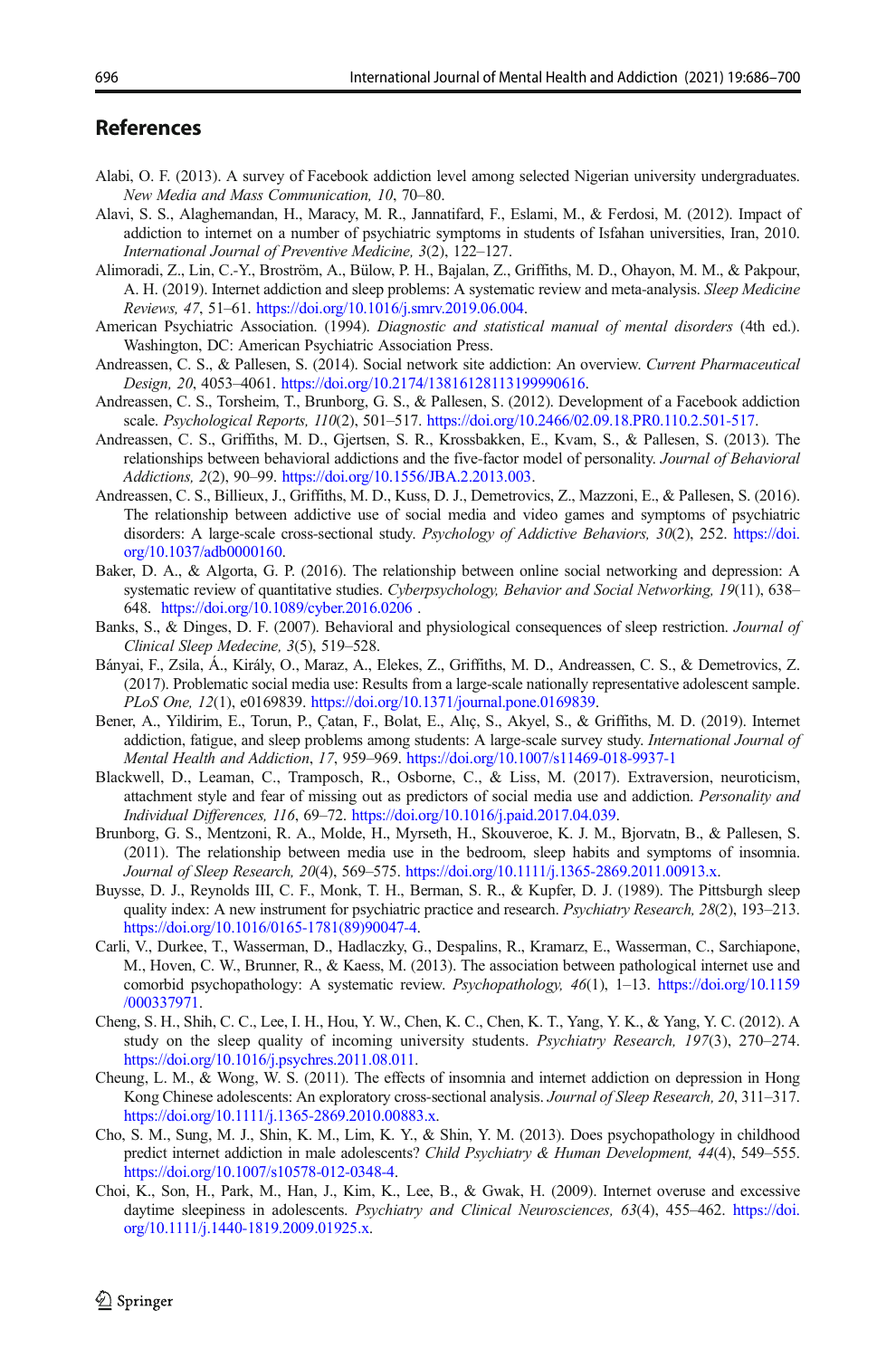- <span id="page-11-0"></span>Demirci, K., Akgönül, M., & Akpinar, A. (2015). Relationship of smartphone use severity with sleep quality, depression, and anxiety in university students. Journal of Behavioral Addictions, 4(2), 85–92. [https://doi.](https://doi.org/10.1556/2006.4.2015.010) [org/10.1556/2006.4.2015.010](https://doi.org/10.1556/2006.4.2015.010).
- Dong, G., Lu, Q., Zhou, H., & Zhao, X. (2011). Precursor or sequela: Pathological disorders in people with internet addiction disorder. *PLoS One*, 6(2), e14703. [https://doi.org/10.1371/journal.pone.0014703.](https://doi.org/10.1371/journal.pone.0014703)
- Field, A. (2013). Discovering statistics using IBM SPSS statistics. Fourth edition. London: Sage.
- Fossum, I., Nordnes, L., Storemark, S. S., Bjorvatn, B., & Pallesen, S. (2014). The association between use of electronic media in bed before going to sleep and insomnia symptoms, daytime sleepiness, morningness, and chronotype. Behavioral Sleep Medicine, 12, 343–357. [https://doi.org/10.1080/15402002.2013.819468.](https://doi.org/10.1080/15402002.2013.819468)
- Griffiths, M. (2005). A 'components' model of addiction within a biopsychosocial framework. Journal of Substance Use, 10(4), 191–197. <https://doi.org/10.1080/14659890500114359>.
- Griffiths, M. D. (2012). Facebook addiction: concerns, criticism, and recommendations—A response to Andreassen and colleagues. Psychological Reports, 110(2), 518–520. [https://doi.org/10.2466/01.07.18.](https://doi.org/10.2466/01.07.18.PR0.110.2.518-520) [PR0.110.2.518-520](https://doi.org/10.2466/01.07.18.PR0.110.2.518-520) .
- Griffiths, M. D. (2013). Social networking addiction: Emerging themes and issues. Journal of Addiction Research & Therapy, 4(5). [https://doi.org/10.4172/2155-6105.1000e118.](https://doi.org/10.4172/2155-6105.1000e118)
- Griffiths, M. D., Kuss, D. J., & Demetrovics, Z. (2014). Social networking addiction: An overview of preliminary findings. In K. P. Rosenberg & L. C. Feder (Eds.), Behavioral addictions: Criteria, evidence, and treatment (pp. 119–141). London: Academic.
- Guo, J., Chen, L., Wang, X., Liu, Y., Chui, C. H. K., He, H., et al. (2012). The relationship between internet addiction and depression among migrant children and left-behind children in China. Cyberpsychology, Behavior and Social Networking, 15(11), 585–590. <https://doi.org/10.1089/cyber.2012.0261>.
- Ho, R. C., Zhang, M. W., Tsang, T. Y., Toh, A. H., Pan, F., Lu, Y., et al. (2014). The association between internet addiction and psychiatric co-morbidity: A meta-analysis. BMC Psychiatry, 14(1), 183. [https://doi.](https://doi.org/10.1186/1471-244X-14-183) [org/10.1186/1471-244X-14-183](https://doi.org/10.1186/1471-244X-14-183).
- Hong, F. Y., Huang, D. H., Lin, H. Y., & Chiu, S. L. (2014). Analysis of the psychological traits, Facebook usage, and Facebook addiction model of Taiwanese university students. Telematics and Informatics, 31(4), 597– 606. <https://doi.org/10.1016/j.tele.2014.01.001>.
- Hou, X. L., Wang, H. Z., Guo, C., Gaskin, J., Rost, D. H., & Wang, J. L. (2017). Psychological resilience can help combat the effect of stress on problematic social networking site usage. Personality and Individual Differences, 109, 61–66. <https://doi.org/10.1016/j.paid.2016.12.048>.
- Huang, H., & Leung, L. (2009). Instant messaging addiction among teenagers in China: Shyness, alienation, and academic performance decrement. Cyberpsychology & Behavior, 12(6), 675–679. [https://doi.org/10.1089](https://doi.org/10.1089/cpb.2009.0060) [/cpb.2009.0060.](https://doi.org/10.1089/cpb.2009.0060)
- Hussain, Z., Griffiths, M. D., & Sheffield, D. (2017). An investigation into problematic smartphone use: The role of narcissism, anxiety, and personality factors. Journal of Behavioral Addictions, 6(3), 378–386. [https://doi.](https://doi.org/10.1556/2006.6.2017.052) [org/10.1556/2006.6.2017.052](https://doi.org/10.1556/2006.6.2017.052).
- Jansson-Fröjmark, M., & Lindblom, K. (2008). A bidirectional relationship between anxiety and depression, and insomnia? A prospective study in the general population. Journal of Psychosomatic Research, 64(4), 443– 449. [https://doi.org/10.1016/j.jpsychores.2007.10.016.](https://doi.org/10.1016/j.jpsychores.2007.10.016)
- Jenaro, C., Flores, N., Gómez-Vela, M., Gonzalez-Gil, F., & Caballo, C. (2007). Problematic internet and cellphone use: Psychological behavioral, and health correlates. Addiction Research and Theory, 15, 309–320. [https://doi.org/10.1080/16066350701350247.](https://doi.org/10.1080/16066350701350247)
- Karaiskos, D., Tzavellas, E., Balta, G., & Paparrigopoulos, T. (2010). Social network addiction: A new clinical disorder? European Psychiatry, 25, 855. [https://doi.org/10.1016/S0924-9338\(10\)70846-4.](https://doi.org/10.1016/S0924-9338(10)70846-4)
- Kessler, R. C., Adler, L., Ames, M., Demler, O., Faraone, S., Hiripi, E. V. A., ... & Ustun, T. B. (2005). The World Health Organization adult ADHD self-report scale (ASRS): A short screening scale for use in the general population. Psychological Medicine, 35(2), 245–256. <https://doi.org/10.1017/S0033291704002892> .
- Kratzer, S., & Hegerl, U. (2008). Is "internet addiction" a disorder of its own? A study on subjects with excessive internet use. Psychiatrische Praxis, 35(2), 80–83. <https://doi.org/10.1055/s-2007-970888>.
- Kross, E., Verduyn, P., Demiralp, E., Park, J., Lee, D. S., Lin, N., Shablack, H., Jonides, J., & Ybarra, O. (2013). Facebook use predicts declines in subjective well-being in young adults. PLoS One, 8(8), e69841. <https://doi.org/10.1371/journal.pone.0069841>.
- Kuss, D. J., & Griffiths, M. D. (2011). Online social networking and addiction—A review of the psychological literature. International Journal of Environmental Research and Public Health, 8(9), 3528–3552. doi: <https://doi.org/10.3390/ijerph8093528> .
- Kuss, D. J., & Griffiths, M. D. (2017). Social networking sites and addiction: Ten lessons learned. International Journal of Environmental Research and Public Health, 14(3), 311. [https://doi.org/10.3390/ijerph14030311.](https://doi.org/10.3390/ijerph14030311)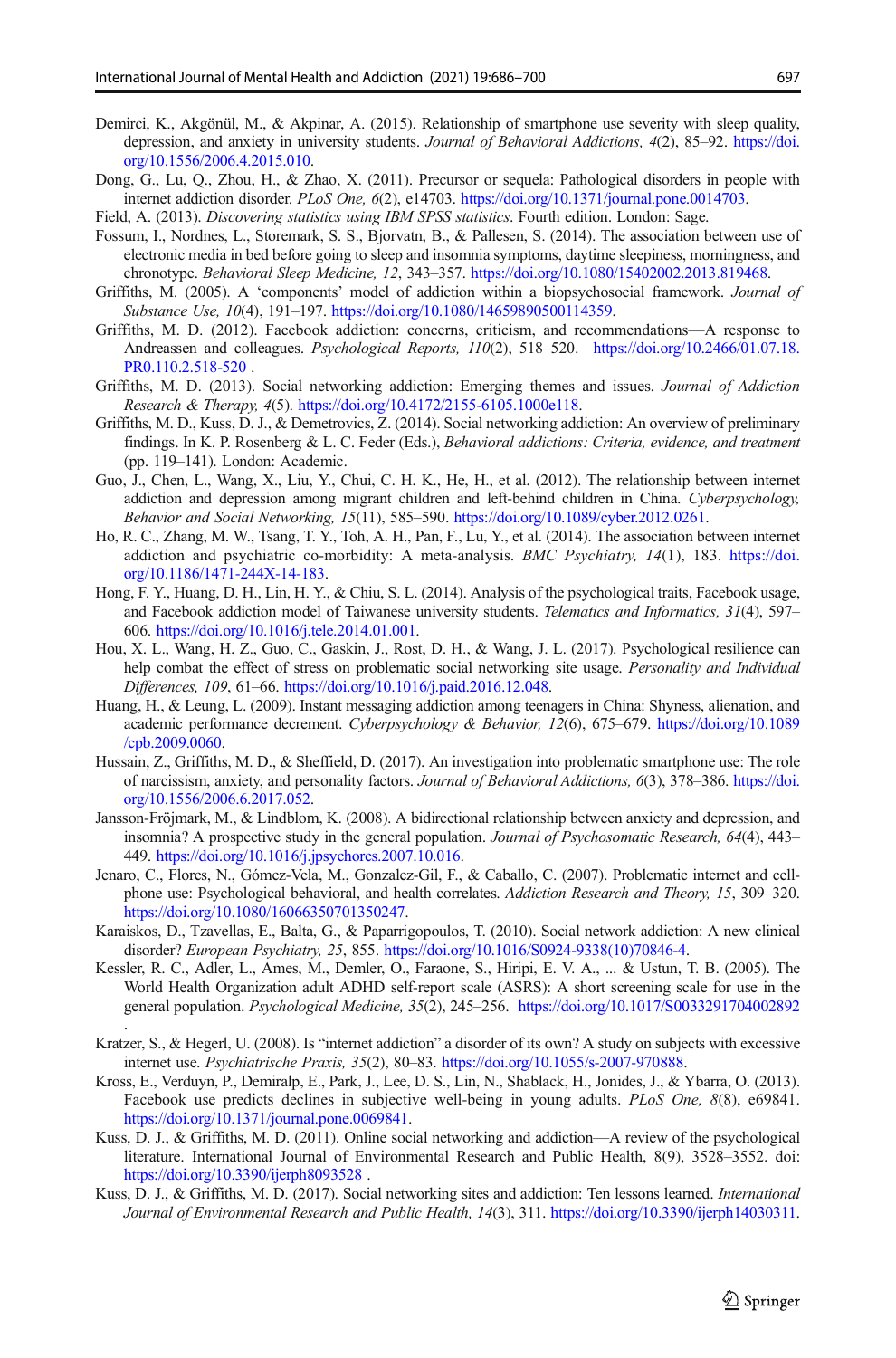- <span id="page-12-0"></span>Kuss, D. J., Griffiths, M. D., Karila, L., & Billieux, J. (2014). Internet addiction: A systematic review of epidemiological research for the last decade. Current Pharmaceutical Design, 20(25), 4026-4052. [https://doi.org/10.2174/13816128113199990617.](https://doi.org/10.2174/13816128113199990617)
- Lam, L. T. (2014). Risk factors of internet addiction and the health effect of internet addiction on adolescents: A systematic review of longitudinal and prospective studies. Current Psychiatry Reports, 16(11), 508. <https://doi.org/10.1007/s11920-014-0508-2>.
- Lam, L. T., Peng, Z. W., Mai, J. C., & Jing, J. (2009). Factors associated with internet addiction among adolescents. Cyberpsychology & Behavior, 12(5), 551–555. <https://doi.org/10.1089/cpb.2009.0036>.
- Lee, S. J., Kim, B., Choi, T. K., Lee, S. H., & Yook, K. H. (2014). Associations between smartphone addiction proneness and psychopathology. Korean Journal of Biological Psychiatry, 21(4), 161–167.
- Lemola, S., Perkinson-Gloor, N., Brand, S., Dewald-Kaufmann, J. F., & Grob, A. (2015). Adolescents' electronic media use at night, sleep disturbance, and depressive symptoms in the smartphone age. Journal of Youth and Adolescence, 44(2), 405–418. <https://doi.org/10.1007/s10964-014-0176-x>.
- Lenhart, A. (2015). Teens, social media, and technology overview 2015. Washington, DC: Pew Internet and American Life Project.
- Lepp, A., Barkley, J. E., & Karpinski, A. C. (2014). The relationship between cell phone use, academic performance, anxiety, and satisfaction with life in college students. Computers in Human Behavior, 31, 343–350. [https://doi.org/10.1016/j.chb.2013.10.049.](https://doi.org/10.1016/j.chb.2013.10.049)
- Lovibond, P. F., & Lovibond, S. H. (1995). The structure of negative emotional states: Comparison of the depression anxiety stress scales (DASS) with the Beck depression and anxiety inventories. Behaviour Research and Therapy, 33(3), 335–343. [https://doi.org/10.1016/0005-7967\(94\)00075-U.](https://doi.org/10.1016/0005-7967(94)00075-U)
- Luo, C., Zhang, J., & Pan, J. (2013). One-year course and effects of insomnia in rural Chinese adolescents. Sleep, 36(3), 377–384. <https://doi.org/10.5665/sleep.2454>.
- Moreno, M. A., Jelenchick, L. A., Egan, K. G., Cox, E., Young, H., Gannon, K. E., & Becker, T. (2011). Feeling bad on Facebook: Depression disclosures by college students on a social networking site. Depression and Anxiety, 28(6), 447–455. <https://doi.org/10.1002/da.20805>.
- Morrison, C. M., & Gore, H. (2010). The relationship between excessive internet use and depression: A questionnaire-based study of 1,319 young people and adults. Psychopathology, 43(2), 121–126. <https://doi.org/10.1159/000277001>.
- Munezawa, T., Kaneita, Y., Osaki, Y., Kanda, H., Minowa, M., Suzuki, K., Higuchi, S., Mori, J., Yamamoto, R., & Ohida, T. (2011). The association between use of mobile phones after lights out and sleep disturbances among Japanese adolescents: A nationwide cross-sectional survey. Sleep, 34(8), 1013–1020. [https://doi.](https://doi.org/10.5665/SLEEP.1152) [org/10.5665/SLEEP.1152](https://doi.org/10.5665/SLEEP.1152).
- Pantic, I. (2014). Social networking and depression: An emerging issue in behavioral physiology and psychiatric research. Journal of Adolescent Health, 54(6), 745–746. <https://doi.org/10.1016/j.jadohealth.2013.10.199>.
- Park, N., Song, H., & Lee, K. M. (2014). Social networking sites and other media use, acculturation stress, and psychological well-being among east Asian college students in the United States. Computers in Human Behavior, 36, 138–146. <https://doi.org/10.1016/j.chb.2014.03.037>.
- Pontes, H. M., Taylor, M., & Stavropoulos, V. (2018). Beyond "Facebook addiction": The role of cognitiverelated factors and psychiatric distress in social networking site addiction. Cyberpsychology, Behavior and Social Networking, 21, 240–247. <https://doi.org/10.1089/cyber.2017.0609>.
- Primack, B. A., Shensa, A., Escobar-Viera, C. G., Barrett, E. L., Sidani, J. E., Colditz, J. B., & James, A. E. (2017). Use of multiple social media platforms and symptoms of depression and anxiety: A nationallyrepresentative study among U.S. young adults. Computers in Human Behavior, 69, 1–9. [https://doi.](https://doi.org/10.1016/j.chb.2016.11.013) [org/10.1016/j.chb.2016.11.013](https://doi.org/10.1016/j.chb.2016.11.013).
- Richardson, M., Hussain, Z., & Griffiths, M. D. (2018). Problematic smartphone use, nature connectedness, and anxiety. Journal of Behavioral Addictions, 7(1), 109–116. <https://doi.org/10.1556/2006.7.2018.10>.
- Rocha, C. R., Rossini, S., & Reimão, R. (2010). Sleep disorders in high school and pre-university students. Arquivos de Neuro-Psiquiatria, 68(6), 903–907. <https://doi.org/10.1590/S0004-282X2010000600014>.
- Rosen, L. D., Whaling, K., Rab, S., Carrier, L. M., & Cheever, N. A. (2013). Is Facebook creating "iDisorders"? The link between clinical symptoms of psychiatric disorders and technology use, attitudes and anxiety. Computers in Human Behavior, 29(3), 1243–1254. <https://doi.org/10.1016/j.chb.2012.11.012>.
- Rotunda, R. J., Kass, S. J., Sutton, M. A., & Leon, D. T. (2003). Internet use and misuser: Preliminary findings from a new assessment instrument. Behavior Modification, 27, 484–504.
- Ryan, T., & Xenos, S. (2011). Who uses Facebook? An investigation into the relationship between the big five, shyness, narcissism, loneliness, and Facebook usage. Computers in Human Behavior, 27(5), 1658–1664. <https://doi.org/10.1016/j.chb.2011.02.004>.
- Samaha, M., & Hawi, N. S. (2016). Relationships among smartphone addiction, stress, academic performance, and satisfaction with life. Computers in Human Behavior, 57, 321–325. [https://doi.org/10.1016/j.](https://doi.org/10.1016/j.chb.2015.12.045) [chb.2015.12.045](https://doi.org/10.1016/j.chb.2015.12.045).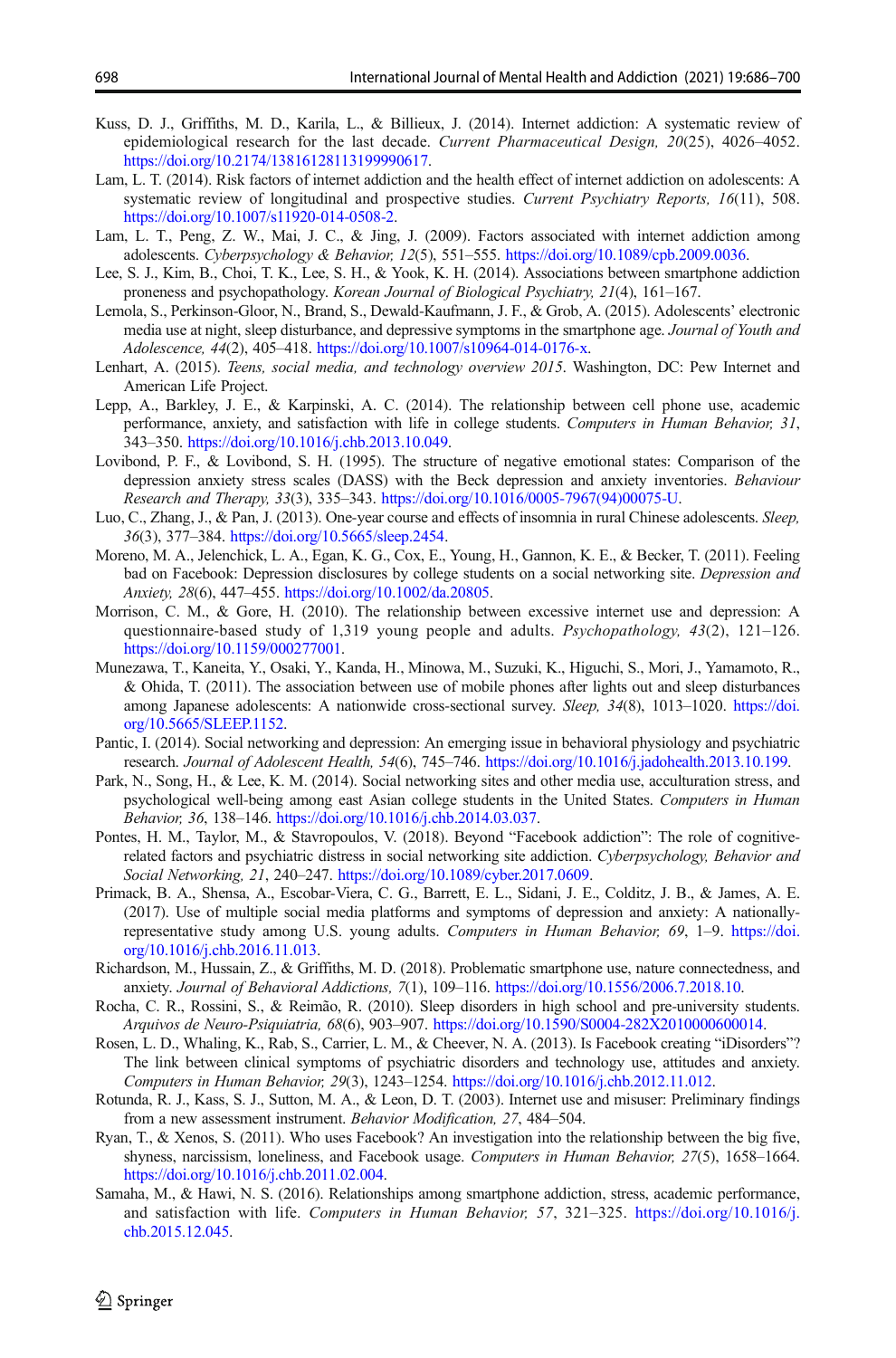- <span id="page-13-0"></span>Sami, H., Danielle, L., Lihi, D., & Elena, S. (2018). The effect of sleep disturbances and internet addiction on suicidal ideation among adolescents in the presence of depressive symptoms. Psychiatry Research, 267, 327–332. <https://doi.org/10.1016/j.psychres.2018.03.067>.
- Sampasa-Kanyinga, H., & Lewis, R. F. (2015). Frequent use of social networking sites is associated with poor psychological functioning among children and adolescents. Cyberpsychology, Behavior and Social Networking, 18(7), 380–385. <https://doi.org/10.1089/cyber.2015.0055>.
- Santos, V., Nardi, A. E., & King, A. L. S. (2015). Treatment of internet addiction in patient with panic disorder and obsessive compulsive disorder: A case report. CNS & Neurological Disorders - Drug Targets, 14(3), 341–344. <https://doi.org/10.2174/1871527314666150225123532>.
- Sariyska, R., Reuter, M., Lachmann, B., & Montag, C. (2015). Attention deficit/hyperactivity disorder is a better predictor for problematic internet use than depression: Evidence from Germany. Journal of Addiction Research and Therapy, 6, 209. <https://doi.org/10.4172/2155-6105.1000209> .
- Sateia, M. J. (2009). Update on sleep and psychiatric disorders. Chest Journal, 135(5), 1370–1379. [https://doi.](https://doi.org/10.1378/chest.08-1834) [org/10.1378/chest.08-1834](https://doi.org/10.1378/chest.08-1834).
- Seabrook, E. M., Kern, M. L., & Rickard, N. S. (2016). Social networking sites, depression, and anxiety: A systematic review. JMIR Mental Health, 3(4), e50. [https://doi.org/10.2196/mental.5842.](https://doi.org/10.2196/mental.5842)
- Shensa, A., Escobar-Viera, C. G., Sidani, J. E., Bowman, N. D., Marshal, M. P., & Primack, B. A. (2017). Problematic social media use and depressive symptoms among US young adults: A nationally-representative study. Social Science & Medicine, 182, 150–157. <https://doi.org/10.1016/j.socscimed.2017.03.061>.
- Simoncic, T. E., Kuhlman, K. R., Vargas, I., Houchins, S., & Lopez-Duran, N. L. (2014). Facebook use and depressive symptomatology: Investigating the role of neuroticism and extraversion in youth. Computers in Human Behavior, 40, 1–5. <https://doi.org/10.1016/j.chb.2014.07.039>.
- Song, H. K., Jeong, M. H., Sung, D. J., Jung, J. K., Choi, J. S., Jang, Y. L., & Lee, J. S. (2010). Internet addiction in adolescents and its relation to sleep and depression. Sleep Medicine and Psychophysiology,  $17(2)$ ,  $100-$ 108.
- Tan, Y., Chen, Y., Lu, Y., & Li, L. (2016). Exploring associations between problematic internet use, depressive symptoms and sleep disturbance among southern Chinese adolescents. International Journal of Environmental Research and Public Health, 13(3), 313. <https://doi.org/10.3390/ijerph13030313>.
- Taylor, D. J., Lichstein, K. L., & Durrence, H. H. (2003). Insomnia as a health risk factor. Behavioral Sleep Medicine, 1, 227–247. [https://doi.org/10.1207/S15402010BSM0104\\_5](https://doi.org/10.1207/S15402010BSM0104_5).
- te Wildt, B. T., Putzig, I., Zedler, M., & Ohlmeier, M. D. (2007). Internet dependency as a symptom of depressive mood disorders. Psychiatrische Praxis, 34(3), 18–22. [https://doi.org/10.1055/s-2007-970973.](https://doi.org/10.1055/s-2007-970973)
- Thomée, S., Eklöf, M., Gustafsson, E., Nilsson, R. & Hagberg, M. (2007). Prevalence of perceived stress, symptoms of depression and sleep disturbances in relation to information and communication technology (ICT) use among young adults—An explorative prospective study. Computers in Human Behavior, 23, 1300–1321. doi: <https://doi.org/10.1016/j.chb.2004.12.007> .
- Turel, O., & Bechara, A. (2016). Social networking site use while driving: ADHD and the mediating roles of stress, self-esteem and craving. Frontiers in Psychology, 7, 455. [https://doi.org/10.3389/fpsyg.2016.00455.](https://doi.org/10.3389/fpsyg.2016.00455)
- Turel, O., & Serenko, A. (2012). The benefits and dangers of enjoyment with social networking websites. European Journal of Information Systems, 21(5), 512–528. <https://doi.org/10.1057/ejis.2012.1>.
- Vaske, J. J., Beaman, J., & Sponarski, C. C. (2016). Rethinking internal consistency in Cronbach's alpha. Leisure Sciences, 39(2), 163-173. [https://doi.org/10.1080/01490400.2015.1127189.](https://doi.org/10.1080/01490400.2015.1127189)
- Vedaa, Ø., Krossbakken, E., Grimsrud, I. D., Bjorvatn, B., Sivertsen, B., Magerøy, N., Einarsen, S., & Pallesen, S. (2016). Prospective study of predictors and consequences of insomnia: Personality, lifestyle, mental health, and work-related stressors. Sleep Medicine, 20, 51–58. <https://doi.org/10.1016/j.sleep.2015.12.002>.
- Wang, P., Lei, L., Wang, X., Nie, J., Chu, X., & Jin, S. (2018). The exacerbating role of perceived social support and the "buffering" role of depression in the relation between sensation seeking and adolescent smartphone addiction. Personality and Individual Differences, 130, 129–134. [https://doi.org/10.1016/j.paid.2018.04.009.](https://doi.org/10.1016/j.paid.2018.04.009)
- Wearesocial.com (2018). Digital in 2018: World's Internet users pass the 4 billion mark. Retrieved June 13, 2018, from: <https://wearesocial.com/uk/blog/2018/01/global-digital-report-2018>
- Wegmann, E., Stodt, B., & Brand, M. (2015). Addictive use of social networking sites can be explained by the interaction of internet use expectancies, internet literacy, and psychopathological symptoms. Journal of Behavioral Addictions, 4(3), 155–162. [https://doi.org/10.1556/2006.4.2015.021.](https://doi.org/10.1556/2006.4.2015.021)
- Wei, H. T., Chen, M. H., Huang, P. C., & Bai, Y. M. (2012). The association between online gaming, social phobia, and depression: An internet survey. BMC Psychiatry, 12(1), 92. [https://doi.org/10.1186/1471-244X-](https://doi.org/10.1186/1471-244X-12-92)[12-92.](https://doi.org/10.1186/1471-244X-12-92)
- Weinstein, A., Feder, L. C., Rosenberg, K. P., & Dannon, P. (2014). Internet addiction disorder: Overview and controversies. In K. P. Rosenberg & L. C. Feder (Eds.), Behavioral addictions: Criteria, evidence, and treatment (pp. 99–117). London: Academic Press. [https://doi.org/10.1016/B978-0-12-407724-9.00005-7.](https://doi.org/10.1016/B978-0-12-407724-9.00005-7)